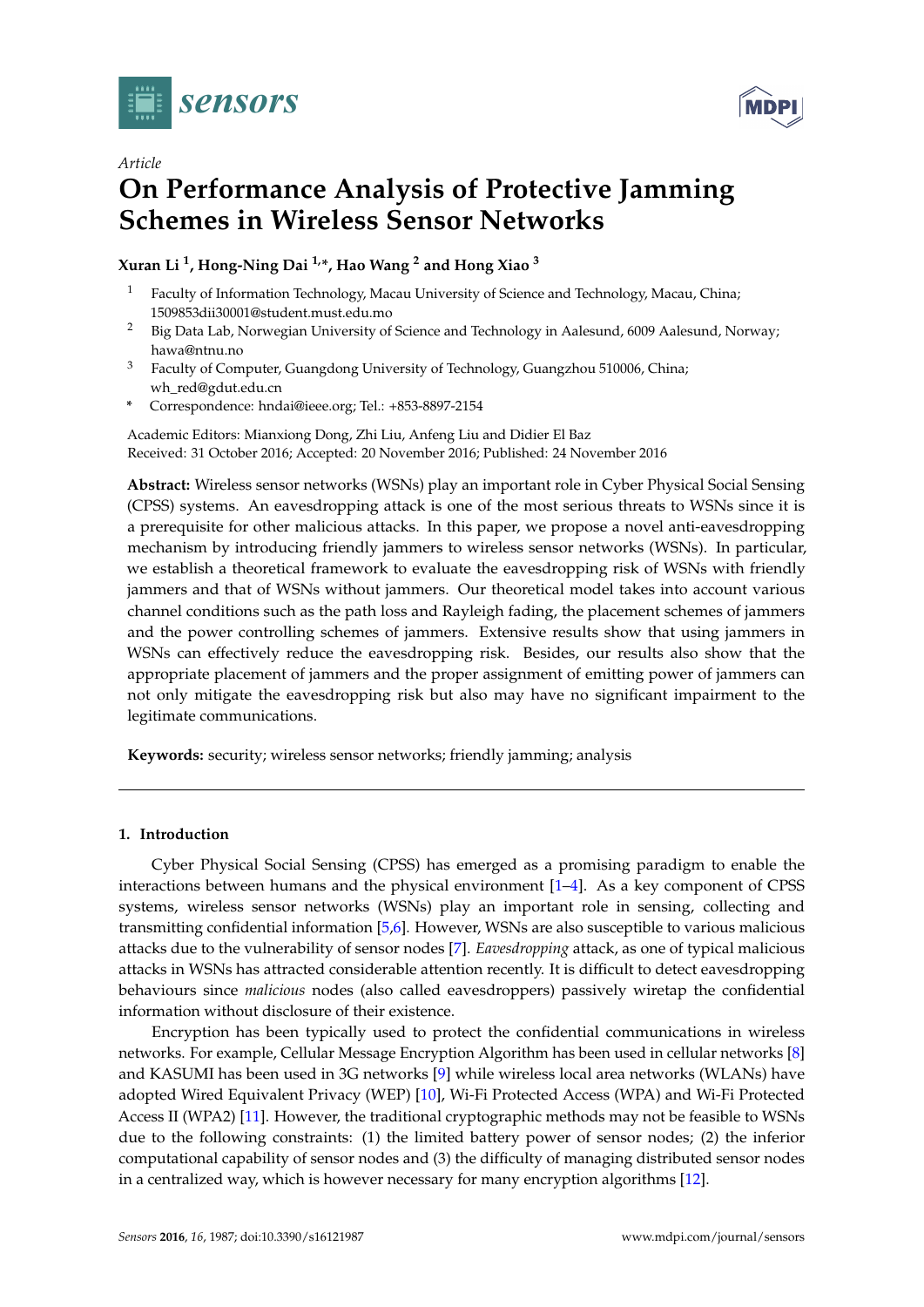In this paper, we propose a novel anti-eavesdropping mechanism to protect confidential communications in WSNs. In particular, we deploy a small number of *friendly jammers* in WSNs, which can generate sufficient interference to prevent eavesdroppers from snooping legitimate communications. We name such schemes as Friendly-Jamming (Fri-Jam) schemes. Recently, [\[13](#page-17-9)[–17\]](#page-17-10) also proposed a similar approach named *Protective Jamming* (Pro-Jam) to prohibit the eavesdropping attacks in RFID-like networks. However, Pro-Jam is mainly designed for the environment with a fence at the boundary of the network, where jammers are placed outside the fence. This assumption is impractical to WSNs since eavesdroppers can appear at any location in WSNs. Besides, most of the study on Pro-Jam scheme have been focused on the power assignment in a specific scenario. To the best of our knowledge, *there is a lack of performance analysis on friendly-jamming schemes*.

In this paper, we establish a general analytical model to evaluate the performance of Fri-Jam schemes. The primary contributions of this paper can be summarized as follows.

- In particular, we propose a general theoretical model to quantify the eavesdropping risk (measured by the eavesdropping probability) and evaluate the impact of Fri-Jam schemes on the legitimate communications (measured by the transmission probability).
- We consider three types of Fri-Jam schemes: random placement of jammers (named FJ-Ran scheme), regular placement of jammers (named FJ-Reg scheme) and FJ-Reg scheme with power control (named FJ-PC scheme).
- We compare the eavesdropping probability of WSNs without jammers with that with friendly jammers (FJ-Ran, FJ-Reg and FJ-PC schemes). We find that all of three Fri-Jam schemes can effectively reduce the eavesdropping probability in contrast to no-jamming scenarios.
- Our results also show that the appropriate placement of friendly jammers in WSNs can significantly reduce the eavesdropping probability whilst there is no significant impairment on legitimate communications. Besides, to adjust emitting power of jammers properly can mitigate the eavesdropping risk while has no significant impairment to the legitimate transmission.

The rest of this paper is organized as follows. We summarize the related works in Section [2.](#page-1-0) Section [3](#page-2-0) introduces the models used in this paper. We then analyze the eavesdropping probability of different Fri-Jam schemes in Section [4.](#page-4-0) We next show the results in Section [5.](#page-9-0) Finally, Section [6](#page-13-0) concludes this paper.

#### <span id="page-1-0"></span>**2. Related Work**

It is difficult to detect eavesdropping attacks in WSNs since eavesdroppers passively snoop the confidential communications with concealment of their presence. Encryption is one of the most commonly used techniques to protect confidential communications, which is shown to work effectively in WLANs (e.g., WEP [\[10\]](#page-17-6), WPA and WPA2 [\[11\]](#page-17-7)), in cellular networks (e.g., CMEA [\[8\]](#page-17-4) and KASUMI [\[9\]](#page-17-5)) and in wireless personal area networks (WPANs) [\[18\]](#page-17-11). However, applying such cryptography-based techniques help hiding the meaning of the information being transmitted, but not the existence of the information itself. In addition, the techniques are designed to make it computationally difficult for the adversary to understand the true meaning of the information while the adversary is still able to access all the information [\[19\]](#page-17-12). Furthermore, it is quite challenging to apply the conventional ciphers (encryption algorithms) to WSNs due to the following inherent constraints of WSNs [\[12\]](#page-17-8): (a) the inferior computational capability of wireless nodes; (b) the limited battery power of wireless nodes; (c) the difficulty of managing the distributed sensor nodes in the centralized manner. In addition, the cryptographic authentication and identification in higher layer will introduce a significant computational overhead [\[20\]](#page-17-13).

There are a number of anti-eavesdropping counter-measures in WSNs. We roughly categorize them into three types: (i) lightweight encryption schemes [\[21–](#page-17-14)[24\]](#page-18-0); (ii) generating artificial noise to limit the amount of information that can be extracted by eavesdroppers [\[25](#page-18-1)[–27\]](#page-18-2); and (iii) mitigating the eavesdropping risk by controlling the transmitting power [\[28\]](#page-18-3). Table [1](#page-2-1) summarizes these schemes.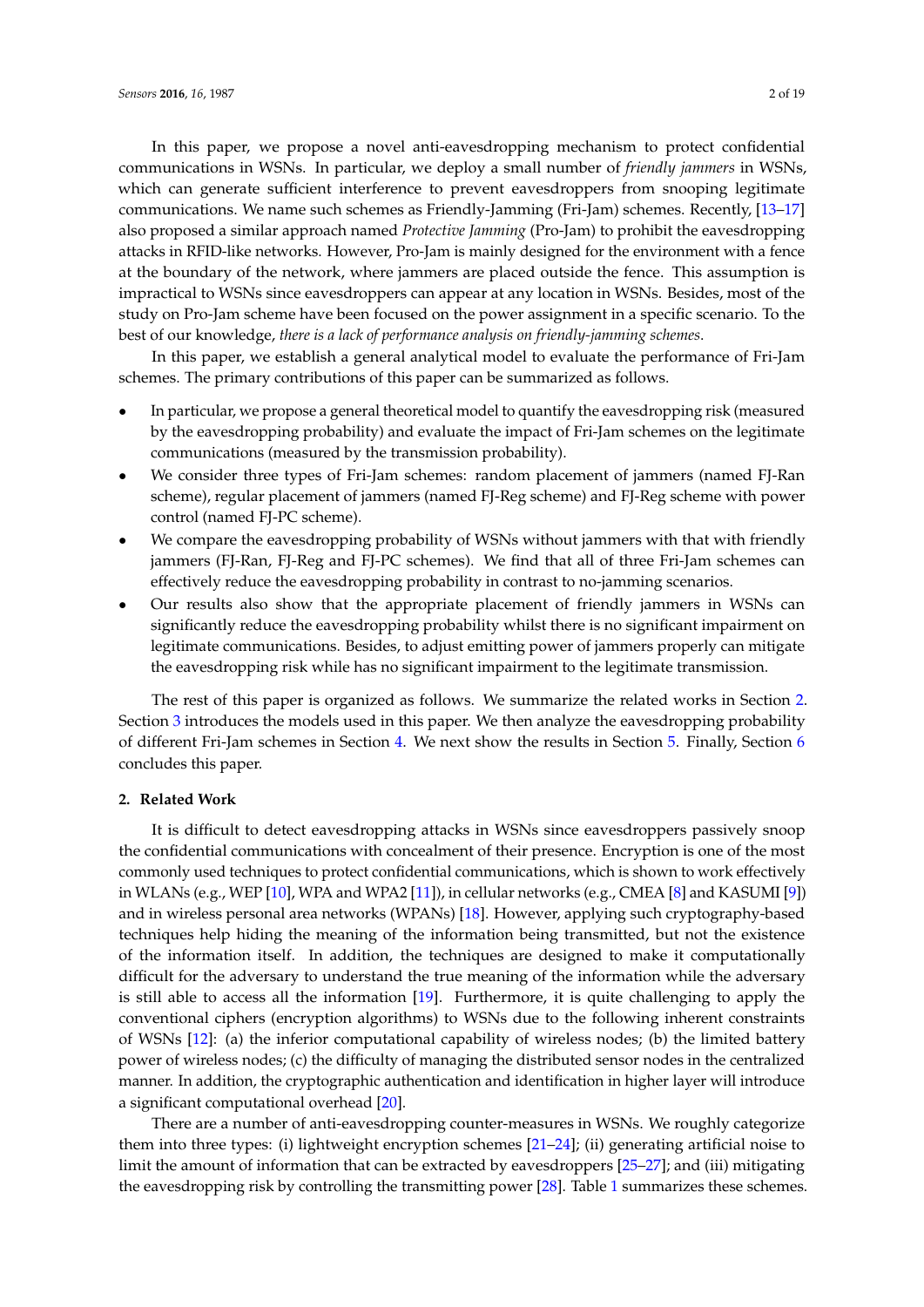In particular, a number of lightweight encryption schemes based on physical layer features of wireless networks have been proposed [\[21–](#page-17-14)[24\]](#page-18-0). The main idea of physical-layer encryption schemes is to exploit the inherent randomness of communication channels so that the amount of information that can be extracted by an eavesdropper is mitigated. However, the encryption schemes are still computational intensive and power-consuming.

<span id="page-2-1"></span>

| Encryption                 | <b>Artificial Noise</b>                                                                                                            | <b>Power Control</b> |
|----------------------------|------------------------------------------------------------------------------------------------------------------------------------|----------------------|
| References [8-11,18,21-24] | $[25 - 27]$                                                                                                                        | [28]                 |
| and power consuming        | Limitations computational intensive too specific (only apply for deteriorate legitimate<br>some specific scenarios) communications |                      |

**Table 1.** Comparison of related anti-eavesdropping schemes in WSNs.

Some recent studies [\[25,](#page-18-1)[27\]](#page-18-2) exploit the artificial noise generated by RFID readers to alleviate the eavesdropping capability of malicious nodes. However, these schemes can only be applied to the scenarios of Internet-of-Things (IoT) based on RFID. Besides, a transmitting power control method is proposed in [\[28\]](#page-18-3) to mitigate the eavesdropping risk while to adjust the transmitting power may deteriorate the legitimate communications [\[29\]](#page-18-4).

Although [\[15–](#page-17-15)[17\]](#page-17-10) also proposed an approach similar to our Fri-Jam schemes, their methods are mainly designed for the IoT scenario, in which jammers are placed outside the fence surrounding the boundary of the network. These schemes are not feasible to WSNs since eavesdroppers can appear at any location in WSNs. Besides, most of the studies on protective jamming schemes [\[15](#page-17-15)[–17\]](#page-17-10) are mainly focused on a specific scenario.

# <span id="page-2-0"></span>**3. System Models**

This section first presents three kinds of Fri-Jam schemes in Section [3.1.](#page-2-2) Then, Section [3.2](#page-3-0) gives the channel model used in this paper. Section [3.3](#page-4-1) presents the definitions on eavesdropping probability and transmission probability.

#### <span id="page-2-2"></span>*3.1. Fri-Jam Schemes*

In this paper, we assume that the network is placed in a torus [\[30\]](#page-18-5). In this manner, the border effect can be ignored. We consider three types of users in our network: legitimate users, eavesdroppers and friendly jammers. The legitimate users are distributed according to homogeneous Poisson point process (PPP). Legitimate users transmit data packets, which might be passively snooped by eavesdroppers while legitimate users are unaware of the reconnaissance. Similar to [\[28\]](#page-18-3), we assume that the eavesdropper is located at the center of the network without loss of generality since the network is placed in a symmetric torus.

The interference caused by friendly jammers heavily depends on the location of jammers and the emitting power of each jammer. In this paper, we consider two placement strategies of friendly jammers in WSNs: (i) FJ-Reg scheme, in which jammers are regularly placed at deterministic locations and (ii) FJ-Ran scheme, in which jammers are regularly placed at random locations. Specifically, in the FJ-Reg scheme, friendly jammers are regularly placed in a grid manner, as shown in Figure [1.](#page-3-1) In the FJ-Ran scheme, friendly jammers are randomly distributed according to according to PPP, as shown in Figure [2.](#page-3-2) In addition to FJ-Reg and FJ-Ran schemes, we also consider adjusting the emitting power of jammers. In particular, we consider a modified FJ-Reg scheme with power control (named FJ-PC scheme) in this paper.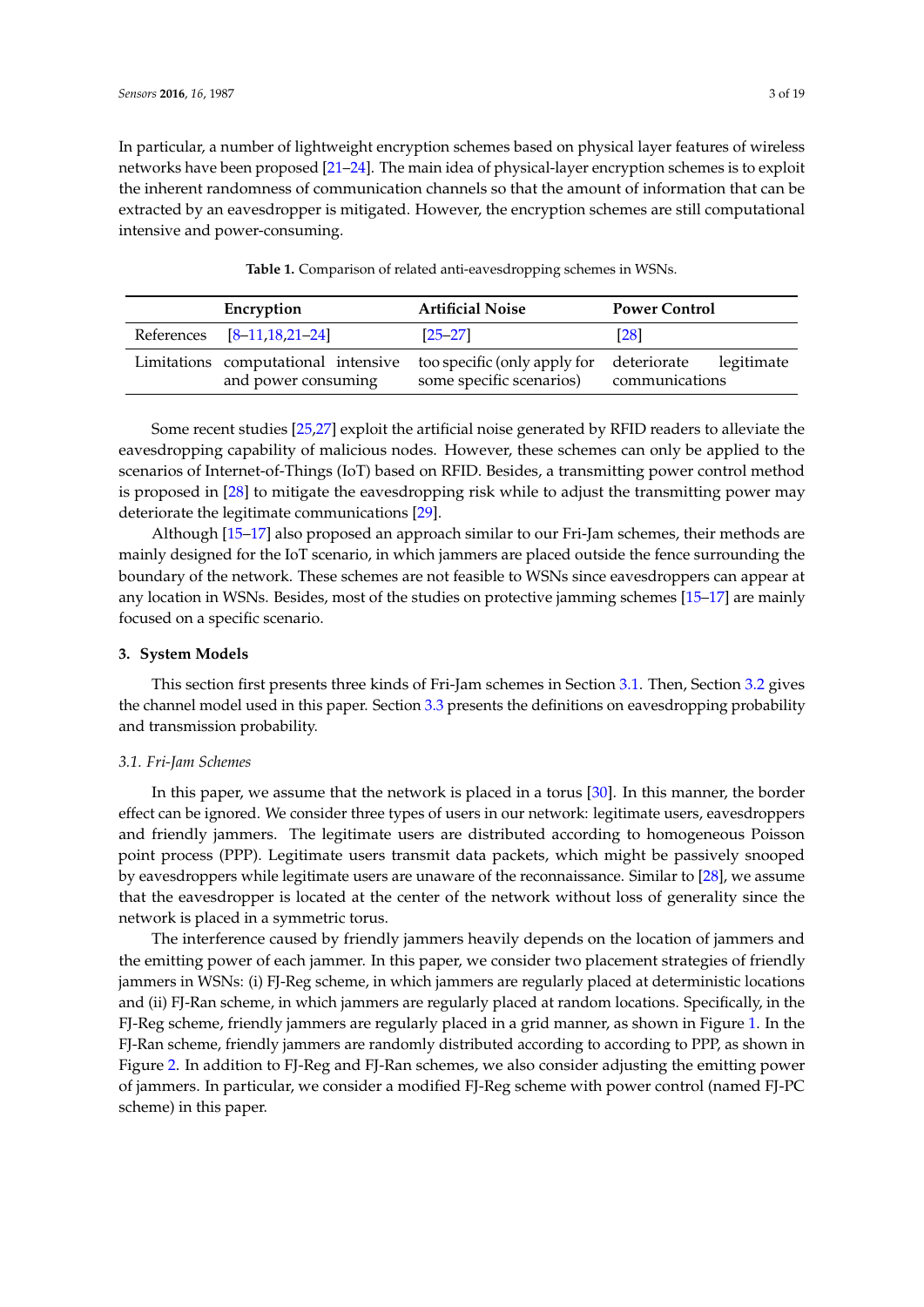<span id="page-3-1"></span>

<span id="page-3-2"></span>**Figure 1.** FJ-Reg Scheme: every jammer is placed at a gray square. Note that we only show a part of the whole network.



**Figure 2.** FJ-Ran Scheme: every jammer is randomly placed according to homogeneous Poisson Point Process (PPP). Note that we only show a part of the whole network.

# <span id="page-3-0"></span>*3.2. Channel Model*

We assume that the radio channel experiences Rayleigh fading and path loss. The received power of a receiver (i.e., a legitimate user or an eavesdropper) at a distance *r* from its nearest transmitter (legitimate user or friendly jammer) is *hr*−*<sup>α</sup>* , where *h* is a random variable following an exponential distribution with mean  $\frac{1}{\mu}$  and  $\alpha$  is the path loss factor. More specifically, we denote  $h \sim \exp(\mu)$ .

We then consider the *Signal to Interference plus Noise Ratio* (SINR) model. The SINR of the receiver at a random distance *r* from its transmitter is expressed as

$$
\text{SINR} = \frac{P_t hr^{-\alpha}}{\sigma^2 + I_t + I_j'},\tag{1}
$$

where  $\sigma^2$  is the noise power,  $I_t = \sum$ *i*∈Φ/*t*<sup>0</sup>  $P_t h_i R_i^{-\alpha}$  denotes the cumulative interference from all the legitimate users except for the transmitter denoted by *t*0, Φ denotes the set of legitimate users, *P<sup>t</sup>* denotes the transmitting power of the legitimate transmitter and *I<sup>j</sup>* denotes the cumulative interference generated by friendly jammers. The value of *I<sup>j</sup>* heavily depends on the placements of friendly jammers, which will be analyzed in Section [4.](#page-4-0)

We then define the *eavesdropping condition* to determine whether the transmission from a certain legitimate user can be wiretapped by an eavesdropper.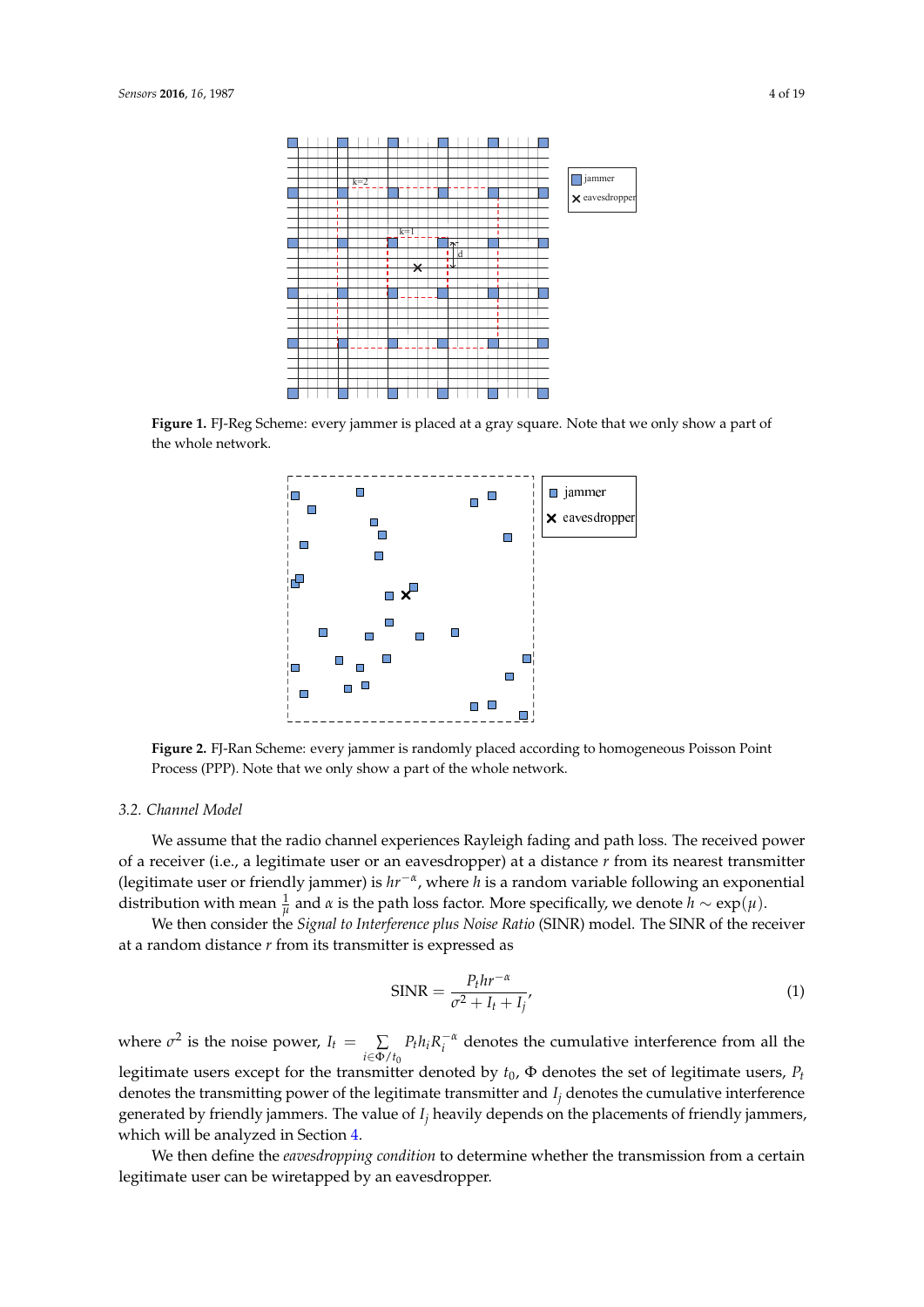**Definition 1.** *Eavesdropping Condition. A confidential transmission can be snooped by an eavesdropper if and only if* SINR > *T, where T is the received power threshold that an eavesdropper can successfully decode the transmission.*

#### <span id="page-4-1"></span>*3.3. Problem Definition*

Based on the eavesdropping condition, we then define the *eavesdropping probability* denoted by *P*(*E*) as follows.

**Definition 2.** *Eavesdropping Probability is the probability that at least one transmission has been wiretapped by an eavesdropper.*

From the definition we know  $P(E)$  is the probability to show how likely is any transmission eavesdropped. In order to derive  $P(E)$ , we need to calculate the probability that one transmission has been eavesdropped, which is denoted by *P<sup>e</sup>* . Considering the situation that no transmission being eavesdropped will be easier than considering all the situations that a certain number of transmissions being eavesdropped. Then, we find that  $P(E)$  can be expressed by  $P_e$  as follows,

$$
P(E) = 1 - (1 - P_e)^N,
$$
\n(2)

where *N* is the expected number of legitimate users in the network.

Another concern of this paper is to investigate the impacts of our Fri-Jam schemes on the legitimate communications. Thus, we define the transmission probability denoted by *P*(*C*) as follows.

**Definition 3.** *Transmission Probability is the probability that a legitimate user (transmitter) can successfully transmit with another legitimate user (receiver).*

To ensure the legitimate transmission, we require SINR  $> \beta$  at the legitimate receiver, where  $\beta$  is the threshold value of the receiving power for a successful reception. Thus, we have  $P({\cal C}) \stackrel{\Delta}{=} P({\rm SINR} > \beta).$  Following a similar approach to [\[31\]](#page-18-6), we can obtain  $P({\cal C}).$ 

# <span id="page-4-0"></span>**4. Analysis on Eavesdropping Probability**

We first present the analytical results on the eavesdropping probability of Non-Jam scheme in Section [4.1](#page-4-2) and then present the results on the eavesdropping probability of Fri-Jam schemes in Section [4.2.](#page-6-0)

#### <span id="page-4-2"></span>*4.1. Analysis of Non-Jam Scheme*

According to the definition of the eavesdropping probability  $P(E)$ , we need to derive the probability *P<sup>e</sup>* that one transmission has been eavesdropped first. In particular, we have *P<sup>e</sup>* of Non-Jam scheme as follows.

<span id="page-4-3"></span>**Theorem 1.** *In Non-Jam scheme, the eavesdropping probability P<sup>e</sup> that one transmission has been eavesdropped is*

$$
P_e = \int_{r>0} e^{-\mu T_p r^{\alpha} \sigma^2 - \pi r^2 \lambda (\rho(T,\alpha) + 1)} 2\pi \lambda r dr,
$$
\n(3)

*where*  $\rho(T_p, \alpha) = T_p^{-2/\alpha} \int_{T_p^{-2/\alpha}}^{\infty}$  $\frac{1}{1+\mu^{\alpha/2}}$ d $\mu$  and  $T_p = \frac{T}{Pt}$  for simplicity.

**Proof.** We denote the distance between the eavesdropper and its nearest transmitter by *r*. Since the transmitters are distributed according to PPP, the probability density function (PDF) of *r* can be derived as the following steps.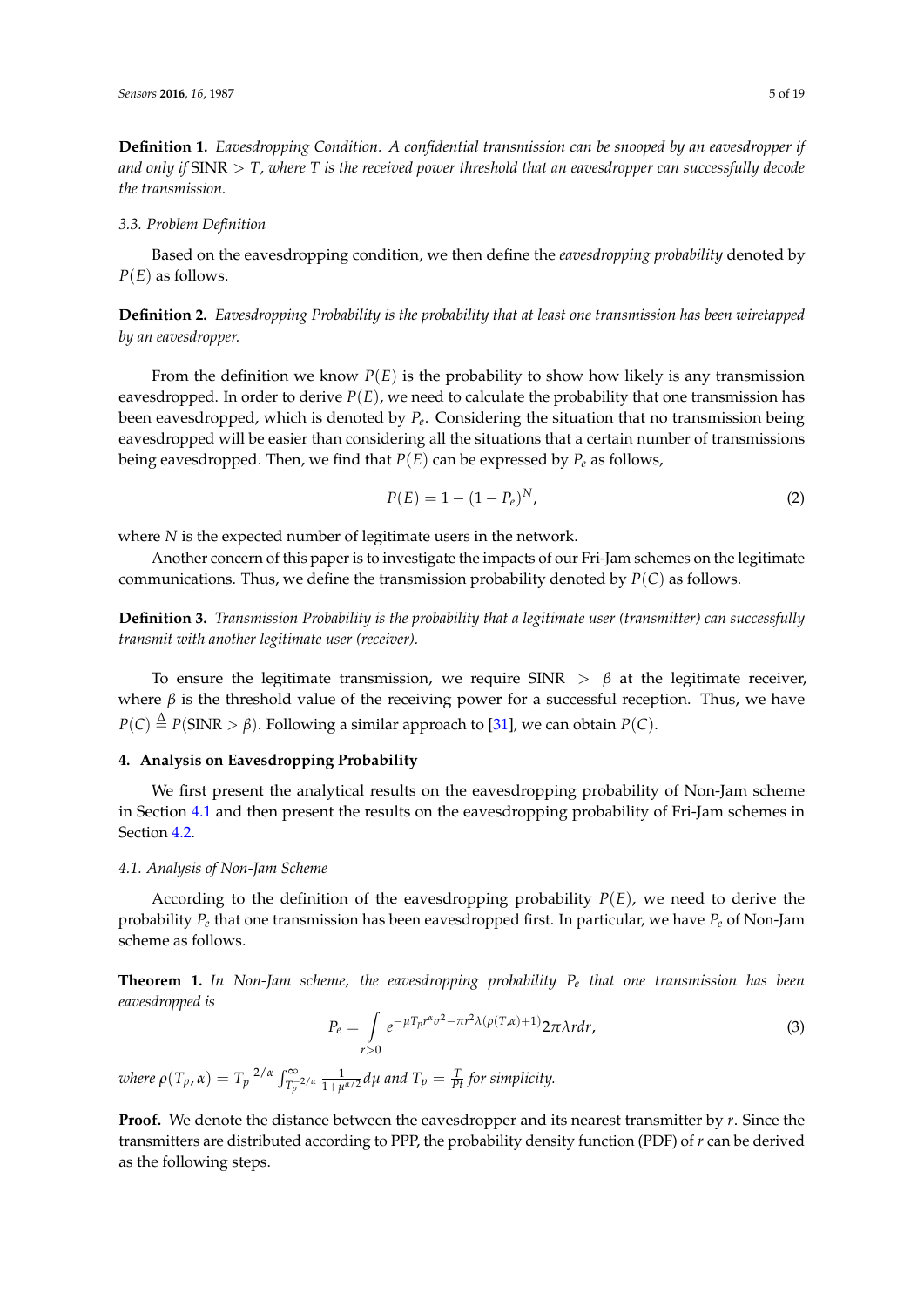Firstly, we have the probability that no transmitter is closer than *R* given by

$$
P[r > R] = P
$$
[No transmitter closer than R] =  $e^{-\lambda \pi R^2}$ .

Then, the cumulative distribution function (CDF) of *r* is  $P[r \leq R] = F_R(R) = 1 - e^{-\lambda \pi R^2}$ . We next have the PDF of *r* as follows,

$$
f_r(r) = \frac{dF_r(r)}{dr} = e^{-\lambda \pi r^2} 2\pi \lambda r.
$$

Since the channel gain is *h*, the SINR at eavesdropper is

$$
SINR = \frac{P_t hr^{-\alpha}}{\sigma^2 + I_t'},\tag{4}
$$

where  $I_t = \sum$ *i*∈Φ/*t*<sup>0</sup>  $P_t h_i R_i^{-\alpha}$ .

Then, the eavesdropping probability  $P_e$  that one transmission has been eavesdropped is

$$
P_e = E_r[P(SINR > T|r)]
$$
  
= 
$$
\int_{r>0} P\left[\frac{P_t hr^{-\alpha}}{\sigma^2 + I_t} > T|r\right] e^{-\lambda \pi r^2} 2\pi \lambda r dr
$$
  
= 
$$
\int_{r>0} P[h > T_p r^{\alpha} (\sigma^2 + I_t)|r] e^{-\lambda \pi r^2} 2\pi \lambda r dr.
$$
 (5)

Since *h* is a random variable following an exponential distribution with mean  $\frac{1}{\mu}$ , the probability becomes

$$
P[h > T_p r^{\alpha} (\sigma^2 + I_t) | r] = E_{I_t} [P[h > T_p r^{\alpha} (\sigma^2 + I_t) | r]]
$$
  
\n
$$
= E_{I_t} [\exp[-\mu T_p r^{\alpha} (\sigma^2 + I_t)] | r]
$$
  
\n
$$
= e^{-\mu T_p r^{\alpha} \sigma^2} \cdot E_{I_t} [\exp(-\mu T_p r^{\alpha} I_t)]
$$
  
\n
$$
= e^{-\mu T_p r^{\alpha} \sigma^2} \cdot L(\mu T_p r^{\alpha}),
$$
\n(6)

where  $L(\cdot)$  denotes the Laplace transform.

More specifically, we have

$$
L_{I_t}(s) = E_{I_t}[e^{-sI_t}]
$$
  
=  $E_{\Phi_t\{h_i\}} \Big[ exp(-s \sum_{i \in \Phi/b_0} h_i R_i^{-\alpha}) \Big]$   
=  $E_{\Phi} \Biggl[ \prod_{i \in \Phi/b_0} \frac{\mu}{\mu + sR_i^{-\alpha}} \Biggr]$   
=  $exp \left( -2\pi \lambda \int_r^{\infty} (1 - \frac{\mu}{\mu + s v^{-\alpha}}) v dv \right)$ 

Replacing variable  $\mu$  with  $(\frac{v}{rT})$  $\frac{v}{rT_p^{1/\alpha}})^2$ , we then have

$$
L[\mu T_p r^{\alpha}] = \exp(-\pi r^2 \lambda \rho(T_p, \alpha)), \qquad (7)
$$

.

where  $\rho(T_p, \alpha) = T_p^{-2/\alpha} \int_{T_p^{-2/\alpha}}^{\infty}$  $\frac{1}{1+\mu^{\alpha/2}}d\mu.$ 

It is shown in Theorem [1](#page-4-3) that the eavesdropping probability *P<sup>e</sup>* heavily depends on the channel conditions (such as the path loss and Rayleigh fading).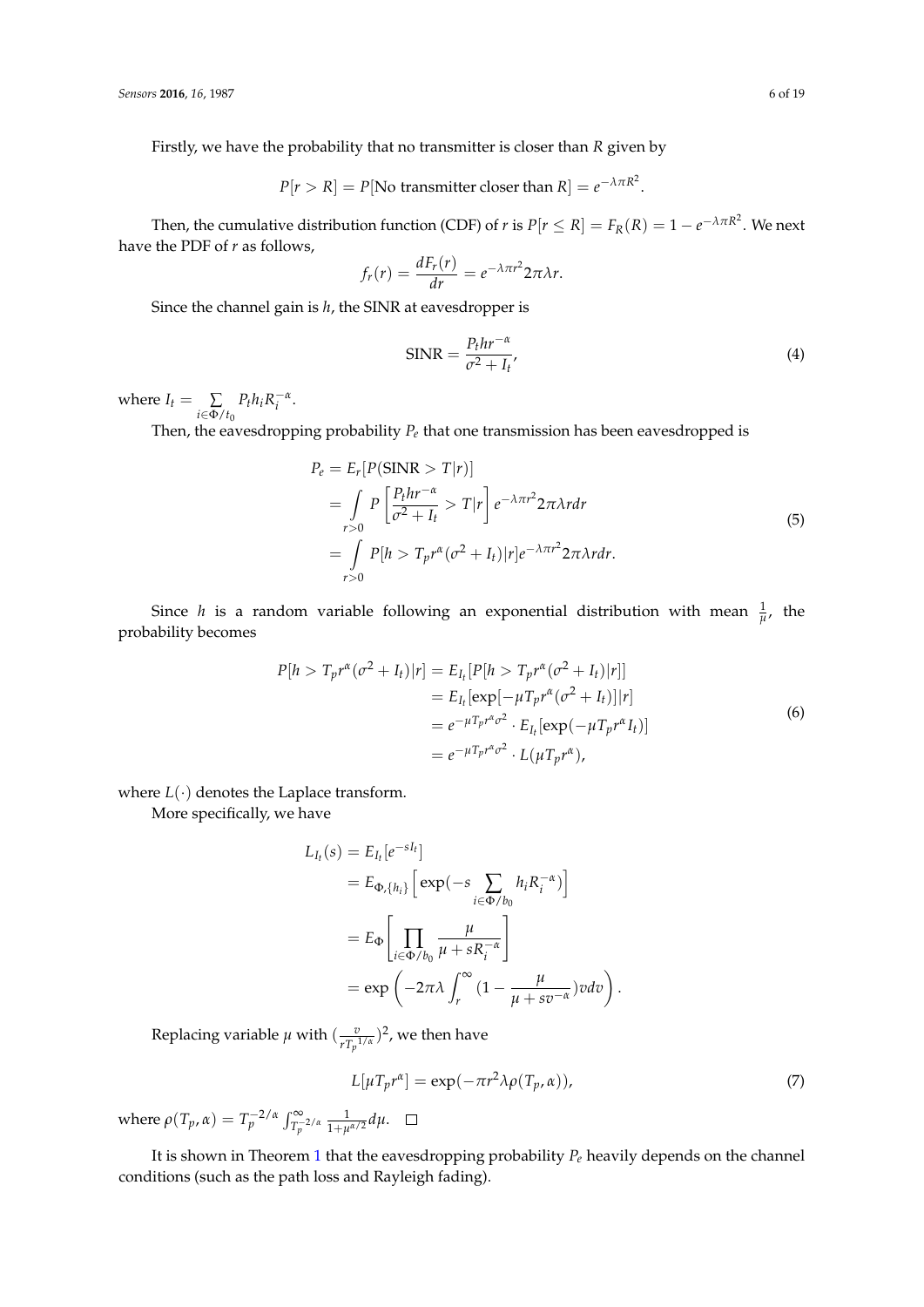# <span id="page-6-0"></span>*4.2. Analysis of Fri-Jam Schemes*

Recall that we consider three Fri-Jam schemes: FJ-Reg, FJ-Ran and FJ-PC schemes. Thus, we categorize our analysis into the following cases.

# 4.2.1. Case I: FJ-Reg Scheme

We first analyze the case of FJ-Reg, in which all the jammers are regularly placed in grid manner as shown in Figure [1.](#page-3-1) We denote the expectation of the cumulative interference generated by jammers by *E*[*I<sup>j</sup>* ], which is given by Lemma [1.](#page-6-1)

<span id="page-6-1"></span>**Lemma 1.** *The expectation of the cumulative interference of regular placed jammers is*

<span id="page-6-3"></span>
$$
E[I_j] = \frac{1}{\mu} \sum_{m=1}^{n} E[I_j(m)].
$$
\n(8)

We present the proof in Appendix [A.](#page-13-1)

We then derive the probability *P<sup>e</sup>* that one transmission has been eavesdropped, which is given by Theorem [2.](#page-6-2)

<span id="page-6-2"></span>**Theorem 2.** *In FJ-Reg scheme, the probability P<sup>e</sup> that one transmission has been eavesdropped is*

$$
P_e = \int_{r>0} e^{-\mu T_p r^{\alpha} (\sigma^2 + E[I_j) - \pi r^2 \lambda (\rho(T_p, \alpha) + 1)} 2\pi \lambda r dr,
$$
\n(9)

*where*  $\rho(T_p, \alpha) = T_p^{-2/\alpha} \int_{T_p^{-2/\alpha}}^{\infty}$  $\frac{1}{1+\mu^{\alpha/2}}$ d $\mu$  and E $[I_j]$  is given by Equation [\(8\)](#page-6-3).

**Proof.** First, the SINR at a random distance *r* from its nearest transmitter can be expressed as  $SINR = \frac{hr^{-\alpha}}{\sigma^2 + I_t + I_j}$ . Then, from the definition of  $P_e$ , we have

$$
P_e = \int_{r>0} P\left[\frac{hr^{-\alpha}}{\sigma^2 + I_t + I_j} > T_p|r\right] e^{-\lambda \pi r^2} 2\pi \lambda r dr
$$
  
= 
$$
\int_{r>0} P[h > T_p r^{\alpha} (\sigma^2 + I_t + I_j)|r] e^{-\lambda \pi R^2} 2\pi \lambda r dr.
$$

According to the channel model (given in Section [3.2\)](#page-3-0), we have

$$
P[h > T_p r^{\alpha} (\sigma^2 + I_t + I_j) | r]
$$
  
=  $E_{I_t} [\exp(-\mu T_p r^{\alpha})(\sigma^2 + I_t + I_j) | r]$   
=  $e^{-\mu T_p r^{\alpha} (\sigma^2 + E[I_j])} \cdot E_{I_t} [\exp(-\mu T_p r^{\alpha} I_t)]$   
=  $e^{-\mu T_p r^{\alpha} (\sigma^2 + E[I_j])} \cdot L(\mu T_p r^{\alpha}),$ 

where  $L(\mu T_p r^{\alpha}) = \exp(-\pi r^2 \lambda \rho(T_p, \alpha))$ ,  $\rho(T_p, \alpha) = T_p^{-2/\alpha} \int_{T_p}^{\infty} \frac{1}{1 + (\mu \lambda)^{\alpha}}$  $\frac{1}{1+(\mu)^{\alpha/2}}d\mu$  and  $E[I_j]$  is given by Equation [\(8\)](#page-6-3).  $\Box$ 

It is shown in Theorem [2](#page-6-2) that the probability *P<sup>e</sup>* heavily depends on the path loss factor *α*, the Rayleigh fading factor  $\mu$ , the noise  $\sigma$  and the placement parameter *d*. Section [5](#page-9-0) will give the numerical results that will further confirm this observation.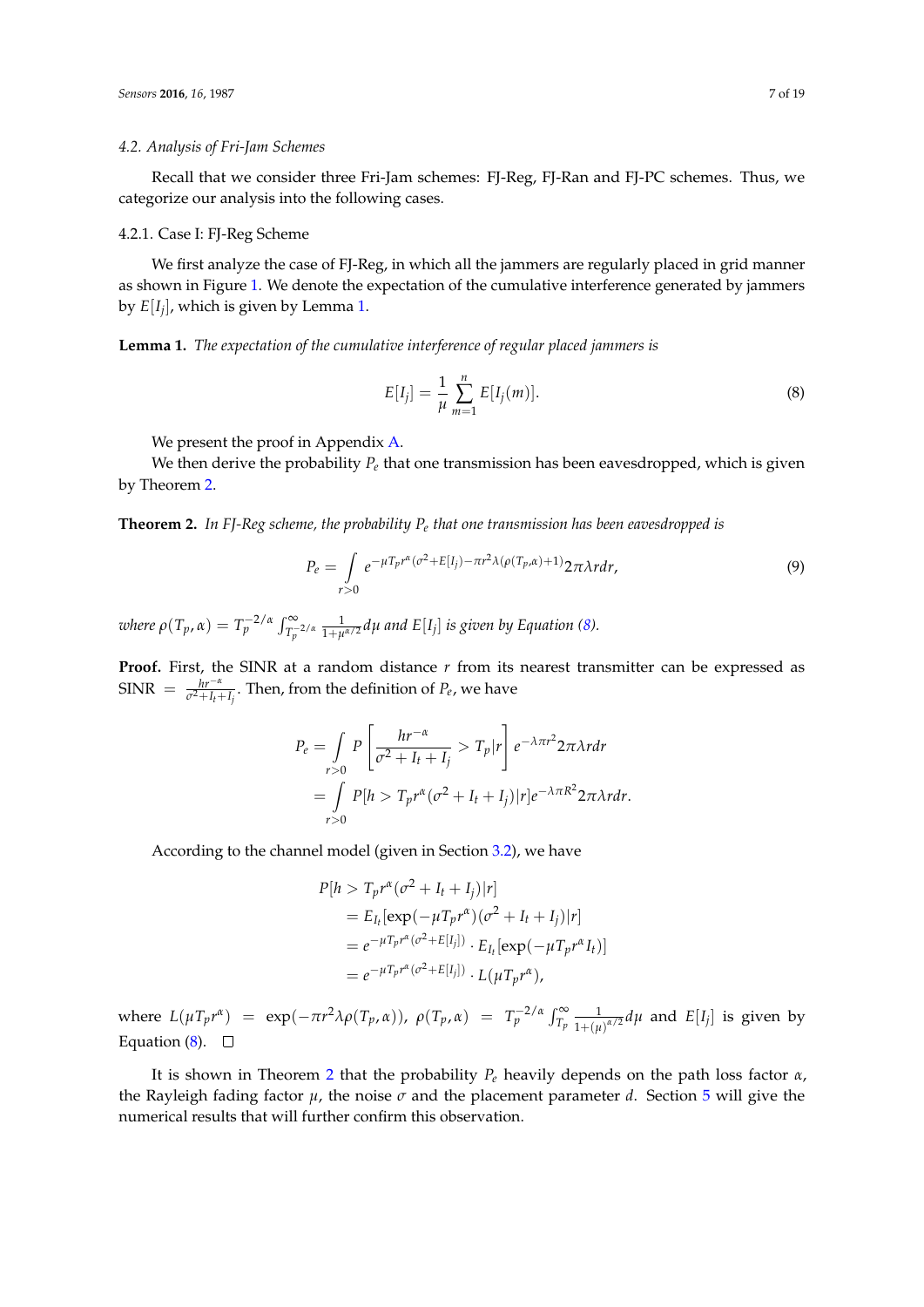#### 4.2.2. Case II: FJ-Ran Scheme

We then analyze the case of FJ-Ran, in which all the jammers are randomly distributed in the network. Recall that both jammers and legitimate users are distributed according to PPP while they have the different distribution parameters. In particular, we denote the density of legitimate users by *λ*<sup>1</sup> and the density of friendly jammers by *λ*2. Based on the well-known stochastic geometric results [\[31\]](#page-18-6), we can obtain Theorem [3](#page-7-0) on the probability *P<sup>e</sup>* that one transmission has been eavesdropped as follows.

<span id="page-7-0"></span>**Theorem 3.** *In FJ-Ran scheme, the probability P<sup>e</sup> that one transmission has been eavesdropped is*

$$
P_e = \int_{r>0} e^{-\mu T_p r^{\alpha} \sigma^2} \cdot L_{I_t} (\mu T_p r^{\alpha}) \cdot L_{I_j} (\mu T_p r^{\alpha}) e^{-\lambda_1 \pi R^2} 2\pi \lambda_1 r dr,
$$

where  $L_{I_t}[\mu T_p r^{\alpha}]$  =  $\exp(-\pi r^2 \lambda_1 \rho(T_p,\alpha)), \quad L_{I_j}[\mu T_p r^{\alpha}]$  =  $\exp(-\pi r^2 \lambda_2 \rho(T_p,\alpha))$  and  $\rho(T_p, \alpha) = T_p^{-2/\alpha} \int_{T_p^{-2/\alpha}}^{\infty}$  $rac{1}{1+\mu^{\alpha/2}}d\mu$ .

**Proof.** According to the channel model defined in Section [3.2,](#page-3-0) we have the

<span id="page-7-1"></span>
$$
P_e = \int_{r>0} P\left[\frac{P_t hr^{-\alpha}}{\sigma^2 + I_t + I_j} > T |r\right] e^{-\lambda \pi r^2} 2\pi \lambda r dr
$$
  
= 
$$
\int_{r>0} P[h > T_p r^{\alpha} (\sigma^2 + I_t + I_j) |r] e^{-\lambda_1 \pi R^2} 2\pi \lambda_1 r dr.
$$
 (10)

Following the similar analysis procedure to [\[31\]](#page-18-6), we then have

<span id="page-7-2"></span>
$$
P[h > T_p r^{\alpha} (\sigma^2 + I_t + I_j) | r] = e^{-\mu T_p r^{\alpha} \sigma^2} \cdot L_{I_t} (\mu T_p r^{\alpha}) \cdot L_{I_j} (\mu T_p r^{\alpha}). \tag{11}
$$

Substituting  $P[h > T_p r^{\alpha} (\sigma^2 + I_t + I_j)|r]$  in Equation [\(10\)](#page-7-1) by RHS of Equation [\(11\)](#page-7-2), we finally prove the above result.  $\square$ 

It is shown in Theorem [3](#page-7-0) that the probability  $P_e$  heavily depends on both the node density  $\lambda_1$  of legitimate users and the node density  $\lambda_2$  of jammers, and the channel conditions.

## 4.2.3. Case III: FJ-PC Scheme

We next analyze the case of FJ-PC scheme, in which jammers are placed in grid as the same as FJ-Reg scheme. We then assign the emitting power of jammers according to the different layers (as shown in Figure [1\)](#page-3-1). We denote the layer number by *k*, which is ranging from 1 to *n*. The emitting power of jammers at the same layer is assigned with the same value. Specifically, we assign the emitting power at jammers in FJ-Reg scheme according to the following rule.

**Property 1.** *We assign the emitting power of jammers at the kth layer according to the following equation:*

$$
P_j(k) = P_J \cdot \zeta^{1-k},\tag{12}
$$

*where P<sup>J</sup> is the transmitting power of the jammers at the first layer and ζ is the power control factor.*

In FJ-PC scheme, the transmission probability of a legitimate user cannot be derived directly by using the existing approaches in  $[31-34]$  $[31-34]$  since the cumulative interference from jammers in FJ-PC scheme is quite different from that in FJ-Reg scheme. In particular, we have the following lemma to calculate the average cumulative interference.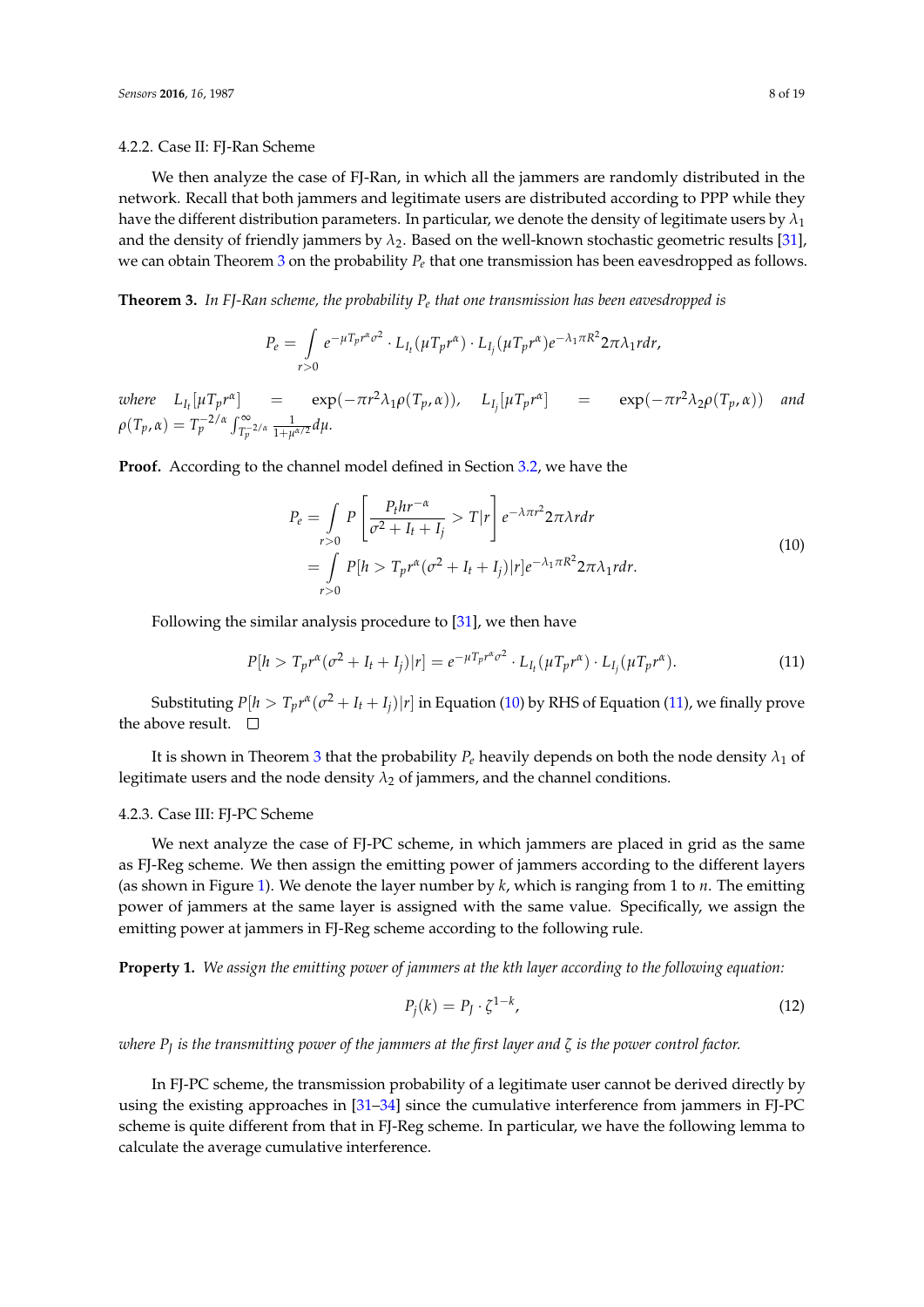<span id="page-8-3"></span>**Lemma 2.** *In FJ-PC scheme, the average cumulative interference from power controlled jammers to a legitimate transmitter is* .<br>'

<span id="page-8-1"></span>
$$
E[I_c] = \frac{\sum_{k=1}^{n} \left( I_{k,t_0} + I_{k,t_k} + 2 \sum_{t=t_1}^{t_{k-1}} I_{k,t_x} \right)}{\sum_{k=1}^{n} 2k}, \qquad (13)
$$

*where Ik*,*t<sup>x</sup> is the interference at tx, which can be calculated by*

<span id="page-8-4"></span>
$$
I_{k,t_x} = \sum_{m=1}^{k} \sum_{v=1}^{m} \left( 2P_j(m) \left( \sqrt{\left[ \left( v - \frac{1}{2} + t_x \right) \cdot 2d \right]^2 + \left[ \left( k - m + \frac{1}{2} \right) \cdot 2d \right]^2} + \sqrt{\left[ \left( v - \frac{1}{2} + t_x \right) \cdot 2d \right]^2 + \left[ \left( k + m - \frac{1}{2} \right) \cdot 2d \right]^2} - \sqrt{\left[ \left( v - \frac{1}{2} + t_x \right) \cdot 2d \right]^2 + \left[ \left( k + m - \frac{1}{2} \right) \cdot 2d \right]^2} - \sqrt{\left[ \left( m - \frac{1}{2} + t_x \right) \cdot 2d \right]^2 + \left[ \left( w - \frac{1}{2} \right) \cdot 2d \right]^2} - \sqrt{\left[ \left( k + \frac{1}{2} + t_x \right) \cdot 2d \right]^2 + \left[ \left( k - \frac{1}{2} \right) \cdot 2d \right]^2} - \sqrt{\left[ \left( q - \frac{1}{2} + t_x \right) \cdot 2d \right]^2 + \left[ \left( z + \frac{1}{2} \right) \cdot 2d \right]^2} - \sqrt{\left[ \left( s - \frac{1}{2} + t_x \right) \cdot 2d \right]^2 + \left[ \left( q - k - \frac{1}{2} \right) \cdot 2d \right]^2} - \sqrt{\left( \left( s - \frac{1}{2} + t_x \right) \cdot 2d \right)^2 + \left[ \left( q - k - \frac{1}{2} \right) \cdot 2d \right]^2} - \sqrt{\left( \left( s - \frac{1}{2} + t_x \right) \cdot 2d \right)^2 + \left[ \left( q + k + \frac{1}{2} \right) \cdot 2d \right]^2} - \sqrt{\left( s - \frac{1}{2} + t_x \right) \cdot 2d} - \sqrt{\left( s - \frac{1}{2} + t_x \right) \cdot 2d} - \sqrt{\left( s - \frac{1}{2} + t_x \right) \cdot 2d} - \sqrt{\left( s - \frac{1}{2} + t_x \right) \cdot 2d} - \sqrt{\left( s - \frac{1}{2} + t_x \right) \cdot 2d} - \sqrt{\left( s - \frac{1}{2} +
$$

We present the proof in Appendix **B**.

We then derive the transmission probability *P*(*C*) of a legitimate user, which is given by Theorem [4.](#page-8-0)

<span id="page-8-0"></span>**Theorem 4.** *In FJ-PC scheme, the transmission probability P*(*C*) *is*

<span id="page-8-2"></span>
$$
P(C) = \int_{r>0} e^{-\mu\beta_p r^{\alpha}(\sigma^2 + E[I_c]) - \pi r^2 \lambda(\rho(\beta_p, \alpha) + 1)} 2\pi \lambda r dr,
$$
\n(15)

where  $\rho(\beta_p,\alpha)=\beta_p-2/\alpha\int_{\beta_p-2/\alpha}^\infty\frac{1}{1+\mu^{\alpha/2}}d\mu$ ,  $\beta_p=\frac{\beta}{Pt}$  and  $E[I_c]$  is given by Equation [\(13\)](#page-8-1).

**Proof.** The SINR of the receiver at a random distance *r* from its nearest transmitter can be expressed  $\text{as SINR} = \frac{P_t h r^{-\alpha}}{a^2 + L + L}$  $\frac{P_t n r}{\sigma^2 + I_t + I_c}$ , where *I<sub>c</sub>* is the cumulative interference caused by power controlled jammers on the recevier. Then, from the definition of  $P(C)$ , we have

$$
P(C) = \int_{r>0} P\left[\frac{P_t hr^{-\alpha}}{\sigma^2 + I_t + I_c} > \beta |r\right] e^{-\lambda \pi r^2} 2\pi \lambda r dr
$$
  
= 
$$
\int_{r>0} P[h > \beta_p r^{\alpha} (\sigma^2 + I_t + I_c) |r] e^{-\lambda \pi R^2} 2\pi \lambda r dr.
$$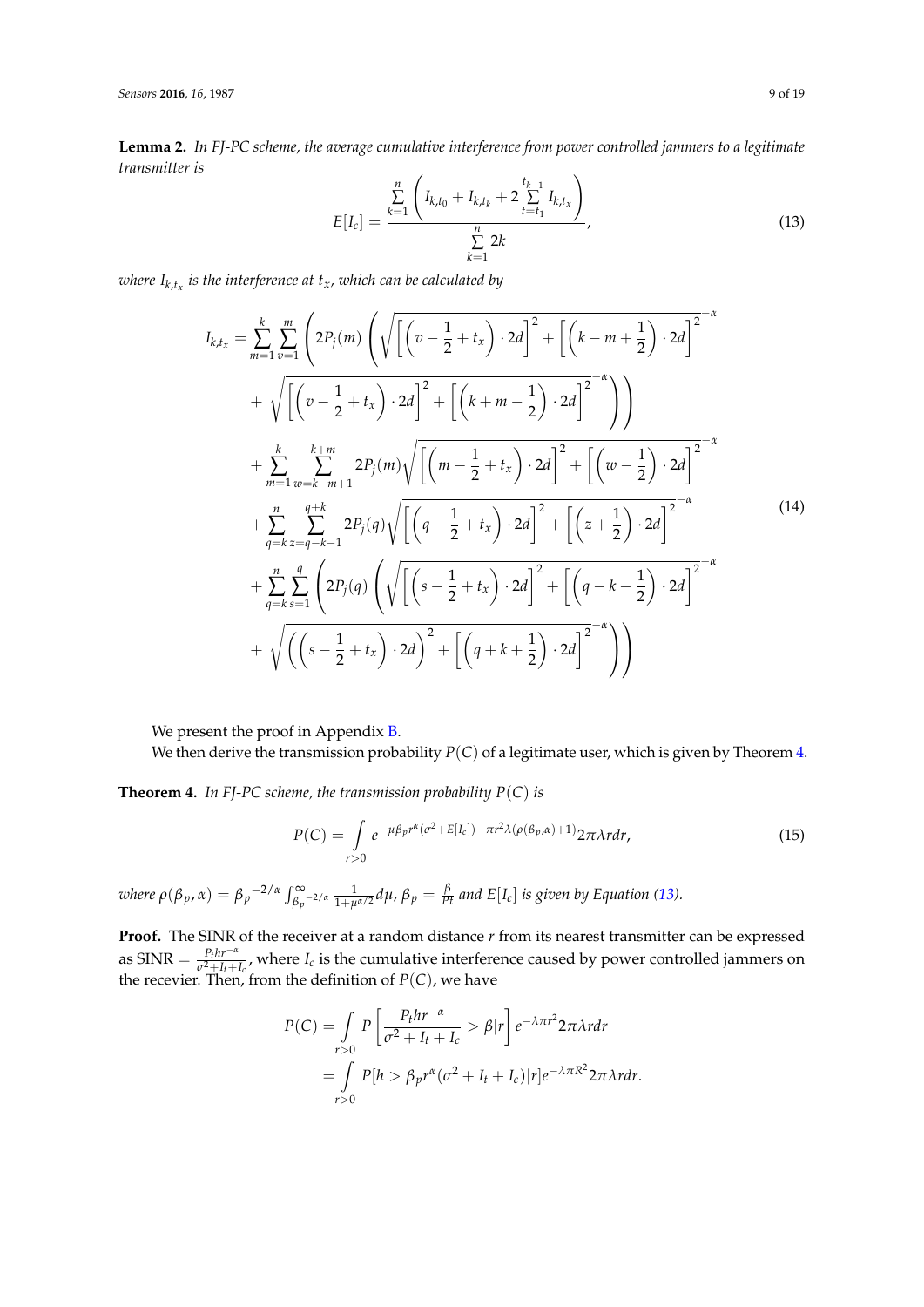According to the channel model (given in Section [3.2\)](#page-3-0), we have

$$
P[h > \beta_p r^{\alpha} (\sigma^2 + I_t + I_c)|r]
$$
  
=  $E_{I_t} [\exp(-\mu \beta_p r^{\alpha})(\sigma^2 + I_t + I_c)|r]$   
=  $e^{-\mu \beta_p r^{\alpha} (\sigma^2 + E[I_c])} \cdot E_{I_t} [\exp(-\mu \beta_p r^{\alpha} I_t)]$   
=  $e^{-\mu \beta_p r^{\alpha} (\sigma^2 + E[I_c])} \cdot L(\mu \beta_p r^{\alpha}),$ 

where  $L(\mu \beta_p r^{\alpha}) = \exp(-\pi r^2 \lambda \rho(\beta_p, \alpha))$ ,  $\rho(\beta_p, \alpha) = \beta_p^{-2/\alpha} \int_{\beta_p}^{\infty}$ 1  $\frac{1}{1+(\mu)^{\alpha/2}}d\mu$  and  $E[I_j]$  is given by Equation  $(8)$ .  $\Box$ 

We then have the eavesdropping probability  $P_e$  in FJ-PC scheme as the following theorem.

<span id="page-9-1"></span>**Theorem 5.** *In FJ-PC scheme, the eavesdropping probability P<sup>e</sup> that one transmission has been eavesdropped is*

$$
P_e = \int_{r>0} e^{-\mu T_p r^{\alpha} (\sigma^2 + E[I_j']) - \pi r^2 \lambda (\rho (T_p, \alpha) + 1)} 2\pi \lambda r dr,
$$
 (16)

where 
$$
E[I_j'] = E\left[4\sum_{k=1}^n P_j(k)\left(2\left(d\cdot\sqrt{(2k-3)^2 + (2k-1)^2}\right)^{-\alpha} + \left(d\cdot\sqrt{2(2k-1)^2}\right)^{-\alpha}\right)\right].
$$

**Proof.** The derivation of eavesdropping probability *P<sup>e</sup>* in FJ-PC scheme is similar to the derivation of Equation [\(15\)](#page-8-2) in Theorem [4](#page-8-0) and the main difference is the cumulative interference from jammers. In particular, the calculation of interference from *n*th layer jammers in FJ-PC scheme  $I'_j$  is similar to Equation [\(A3\)](#page-14-1) in Appendix [A,](#page-13-1) which is shown in the following equation:

$$
I_j(n)' = 4 \sum_{k=1}^n P_j(k) \left\{ 2 \left( d \cdot \sqrt{(2k-3)^2 + (2k-1)^2} \right)^{-\alpha} + \left( d \cdot \sqrt{2(2k-1)^2} \right)^{-\alpha} \right\}.
$$
\n(17)

Then we have the averaged cumulative interference from all the jammers as follows,

$$
E[I_j'] = E[\sum_{m=1}^n I_j(m)'].
$$

 $\Box$ 

According to the definition of the probability of eavesdropping attack  $P(E)$ , we have

$$
P(E) = 1 - (1 - P_e)^N,
$$

where  $P_e$  can be replaced by the different values as specified in Non-Jam scheme, FJ-Reg scheme, FJ-Ran scheme and FJ-PC Scheme, which can be obtained by Theorem [1,](#page-4-3) Theorem [2,](#page-6-2) Theorem [3](#page-7-0) and Theorem [5,](#page-9-1) respectively. In the next section, we will present numerical results of *P*(*E*) based on the above schemes.

# <span id="page-9-0"></span>**5. Numerical Results**

In this section, we first present the numerical results of the probability of eavesdropping attacks *P*(*E*) with comparisons among different schemes in Section [5.1.](#page-10-0) Then we will show the impacts of friendly jammers on the legitimate communications in Section [5.2.](#page-11-0)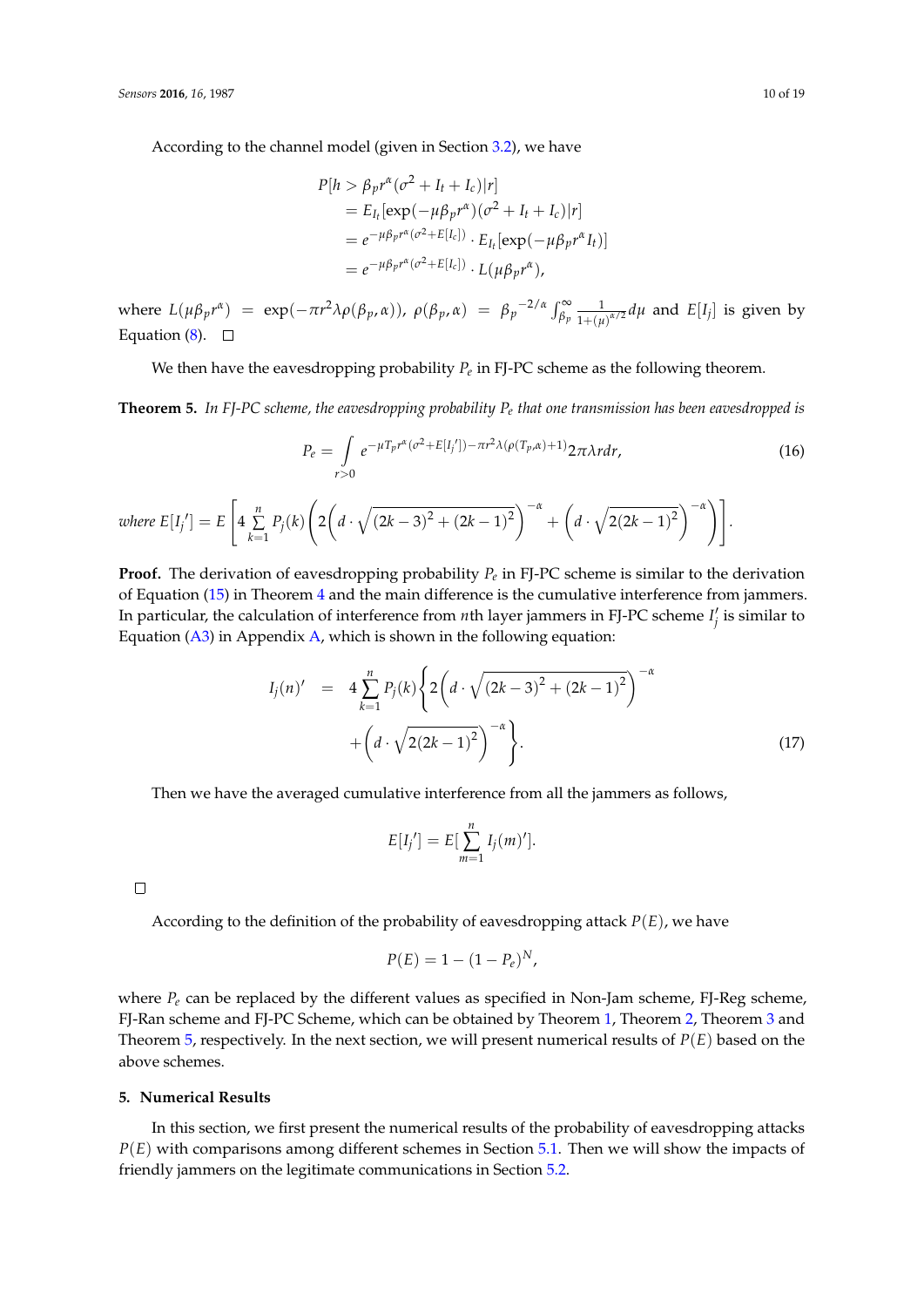<span id="page-10-0"></span>In the first set of results, we compare the probability of eavesdropping attacks *P*(*E*) of FJ-Ran scheme with that of Non-Jam scheme. Note that the larger node density  $\lambda_2$  in FJ-Ran scheme and the smaller *d* in FJ-Reg scheme imply the higher cost (i.e., more jammers are deployed in the network). As shown in Figure [3,](#page-10-1) the results of Non-Jam scheme are shown in a dash curve and the results of FJ-Ran scheme are shown in solid curves with markers, where we choose the different values of node density  $\lambda_2$  of friendly jammers (ranging from 0.2 to 2.0) and the value of node density  $\lambda_1$  of legitimate user is 0.5. It is shown in Figure [3](#page-10-1) that the Non-Jam scheme always has higher values of *P*(*E*) than the FJ-Ran scheme, implying that *using friendly jammers in WSN can effectively reduce the probability of eavesdropping attacks*.

<span id="page-10-1"></span>

**Figure 3.** Probability of eavesdropping attacks *P*(*E*) with FJ-Ran scheme (PPP) versus Non-Jam scheme when  $\alpha = 3, 4, 5$  with SINR threshold *T* ranging from 0 dB to 20 dB.

It is also shown in Figure [3](#page-10-1) that the probability of eavesdropping attacks *P*(*E*) decreases with the increment of jammers density *λ*2, implying that *adding more jammers can further improve the effect of mitigating eavesdropping attacks.* For example, when  $\alpha = 4$  and the threshold  $T = 5$  dB (as shown in Figure [3b](#page-10-1)), *P*(*E*) of the Non-Jam scheme is 0.719 while *P*(*E*) of FJ-Ran scheme is reduced to 0.393 with jammers density  $\lambda_2 = 0.8$  and 0.211 with jammers density  $\lambda_2 = 2.0$ .

In the second set of results, we compare the probability of eavesdropping attacks  $P(E)$  of the FJ-Reg scheme with that of the Non-Jam scheme. Figure [4](#page-11-1) shows the results, where a dash curve represents *P*(*E*) of the Non-Jam scheme and solid curves with markers depict the results of FJ-Reg scheme. Similar to Figure [3,](#page-10-1) we find that using friendly jammers can always reduce the eavesdropping probability compared with the Non-Jam scheme. Moreover, it is shown in Figure [4](#page-11-1) that the probability of eavesdropping attacks *P*(*E*) heavily depends on both the channel conditions and system parameter *d*. Specifically, it is shown in Figure [4b](#page-11-1) that the probability of eavesdropping attack *P*(*E*) decreases with the decreased values of *d*. In fact, the *d* in FJ-Reg scheme plays a similar role to jammer density  $\lambda_2$  in FJ-Ran scheme. In other words, decreasing *d* is equivalent to the effect of increasing jammer density *λ*2. Take Figure [4b](#page-11-1) as an example again. When the threshold is  $T = 5$  dB and  $\alpha = 4$ ,  $P(E)$  of Non-Jam scheme is 0.7176 while  $P(E)$  becomes 0.072 with  $d = 0.2$ , implying that using more friendly jammers can further reduce the eavesdropping probability.

In the third set of results, we compare the probability of eavesdropping attacks *P*(*E*) of FJ-PC scheme with that of Non-Jam scheme. Figure [5](#page-11-2) shows the results, where a dash curve represents  $P(E)$ of Non-Jam scheme and solid curves with markers depict the results of FJ-PC scheme. Similar to Figures [3](#page-10-1) and [4,](#page-11-1) we find that using friendly jammers can always reduce the eavesdropping probability compared with the Non-Jam scheme. Furthermore, we also find that the FJ-PC scheme can further reduce the eavesdropping probability compared with FJ-Reg scheme. This is due to the power assigning strategy in our FJ-PC scheme. In particular, the eavesdropping capability of the eavesdropper is significantly weakened by the jammers in the first layer, which have been assigned with higher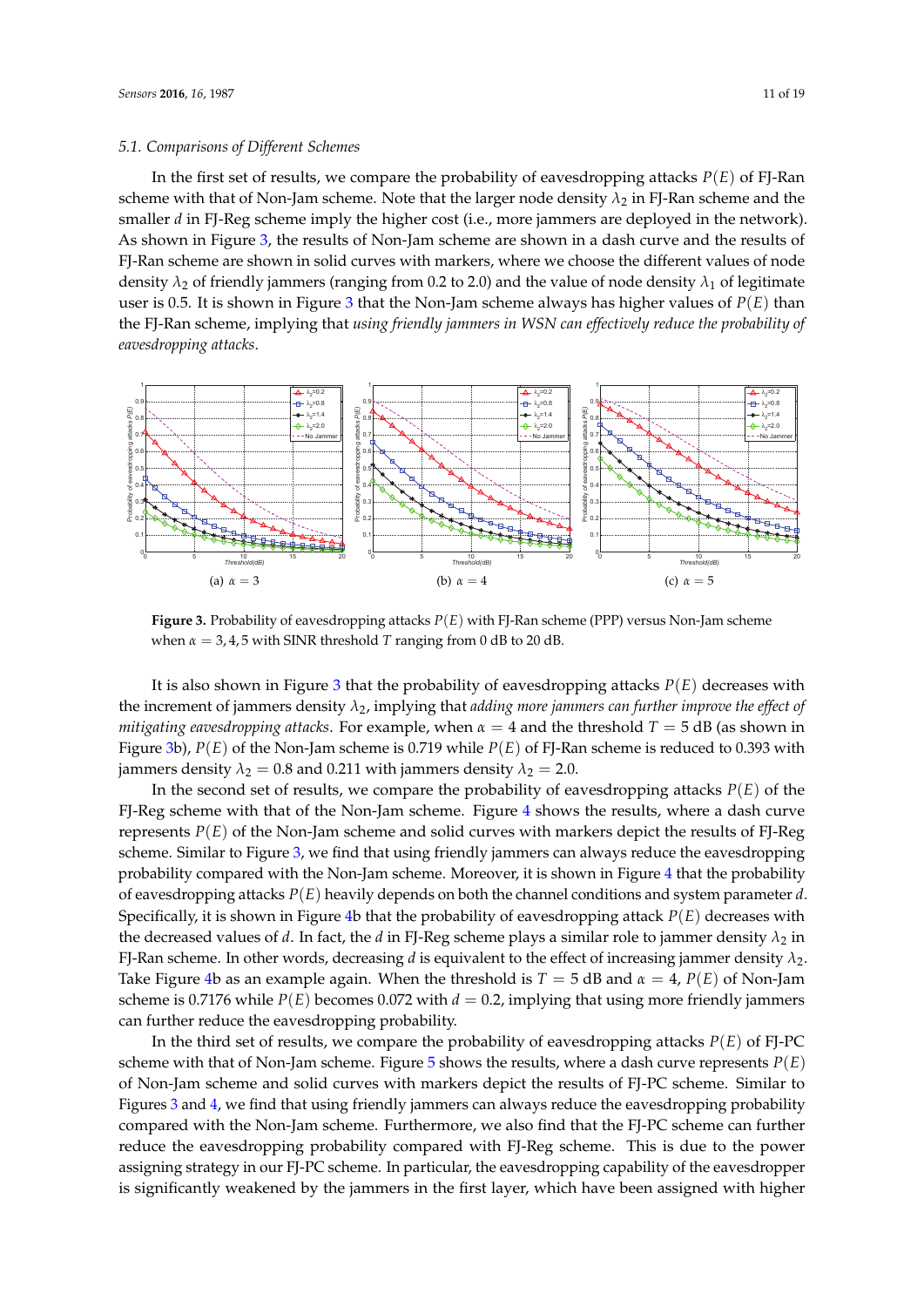power as they are much closer to the eavesdropper than other jammers in other layers. Another benefit of the FJ-PC scheme is that it has less impairment to legitimate communications compared with FJ-Reg and FJ-Ran schemes. The following results will further confirm this observation.

<span id="page-11-1"></span>

**Figure 4.** Probability of eavesdropping attacks *P*(*E*) with FJ-Reg scheme (Grid) versus Non-Jam scheme when  $\alpha = 3, 4, 5$  with SINR threshold *T* ranging from 0 dB to 20 dB.

<span id="page-11-2"></span>

**Figure 5.** Probability of eavesdropping attacks *P*(*E*) with FJ-PC scheme versus Non-Jam scheme when *ζ* = 2, 10, 20 with SINR threshold *T* ranging from 0 dB to 20 dB.

# <span id="page-11-0"></span>*5.2. Impacts of Friendly Jammers on Legitimate Transmissions*

Another concern is to investigate whether friendly jammers will significantly affect the legitimate transmissions. In order to differentiate the effect with jammers and the effect without jammers in terms of the eavesdropping probability and the transmission probability, we define the *eavesdropping deviation*  $\mathcal{D}_E$  and the *transmission deviation*  $\mathcal{D}_C$  as follows.

**Definition 4.** *Eavesdropping deviation* D*<sup>E</sup> is equal to the difference between the eavesdropping probability P*(*E*) *without jammers and the eavesdropping probability P*(*E*) *with jammers.*

**Definition 5.** *Transmission deviation*  $D_C$  *is equal to the difference between the transmission probability*  $P(C)$ *without jammers and the transmission probability P*(*C*) *with jammers.*

We then derive the eavesdropping deviation  $\mathcal{D}_E$  and the transmission deviation  $\mathcal{D}_C$  in the first case of comparing FJ-Ran scheme with Non-Jam scheme. In particular, we have  $\mathcal{D}_E(\text{Ran}) = P_{\text{Non-Iam}}(E) - P_{\text{FI-Ran}}(E)$ , where  $P_{\text{Non-Iam}}(E)$  denotes the eavesdropping probability of Non-Jam scheme and *P*<sub>FJ−Ran</sub>(*E*) denotes the eavesdropping probability of FJ-Ran scheme. Besides, we have  $\mathcal{D}_C(Ran) = P_{Non-Jam}(C) - P_{FI-Ran}(C)$ , where  $P_{Non-Jam}(C)$  denotes the transmission probability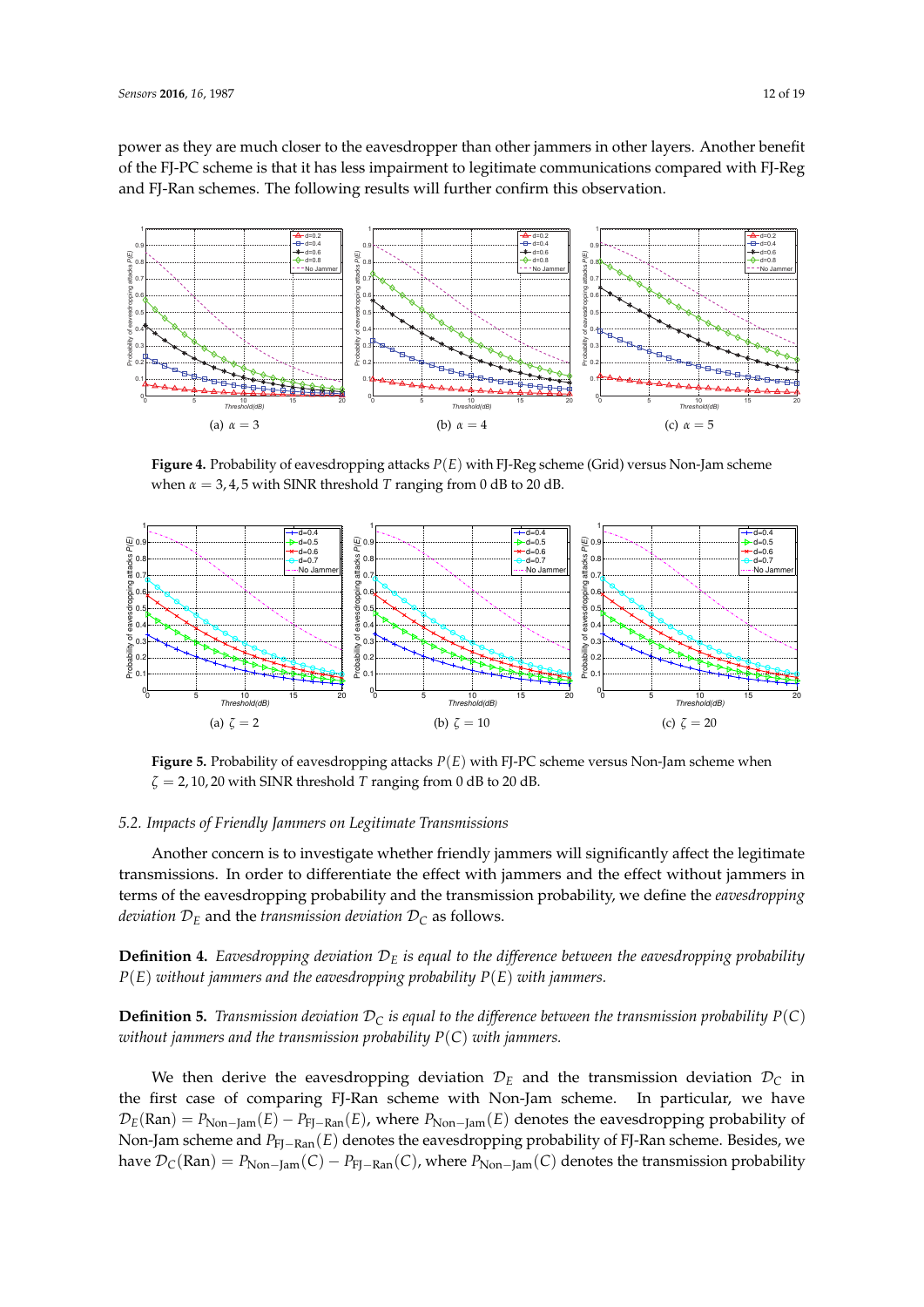of Non-Jam scheme and *P*FJ−Ran(*C*) denotes the transmission probability of FJ-Ran scheme. Note that *P*(*C*) can be calculated by [\[31\]](#page-18-6) and we omit the detailed derivations in this paper.

Table [2](#page-12-0) shows the comparison results. As shown in Table [2,](#page-12-0) the eavesdropping deviation is much larger than the transmission deviation at the same network settings, implying that *using jammers in WSNs will not significantly affect the legitimate communications* compared with the reductions on the eavesdropping probability. For example, when  $\lambda_2 = 2.0$ ,  $\mathcal{D}_E = 0.5178$  while there is less than 0.1 reduction on the transmission probability (i.e.,  $\mathcal{D}_C = 0.0963$ ).

Similarly, we derive the eavesdropping deviation  $\mathcal{D}_E$  and the transmission deviation  $\mathcal{D}_C$  in the second case of comparing FJ-Reg scheme with Non-Jam scheme. Table [3](#page-12-1) shows the comparison results. It is shown in Table [3](#page-12-1) that FJ-Reg scheme can also significantly reduce the eavesdropping probability with only minor influence on the legitimate transmissions (e.g., the reduction of *P*(*E*) is 0.6650 while the reduction of  $P(C)$  is only 0.1143 when  $d = 0.2$ ).

We next derive the eavesdropping deviation  $\mathcal{D}_E$  and the transmission deviation  $\mathcal{D}_C$  in the third case of comparing the FJ-PC scheme with the Non-Jam scheme. Table [4](#page-12-2) shows the comparison results. It is shown in Table [4](#page-12-2) that the FJ-PC scheme can significantly reduce the eavesdropping probability with only minor influence on the legitimate transmissions. For example, the *P*(*E*) is 0.6128 and *P*(*c*) is 0.1729 in the Non-Jam scheme and they become 0.1770 and 0.1367, respectively when FJ-PC scheme with  $d = 0.6$  is applied. At this time, the reduction of  $P(E)$  is 61.8% while the reduction of  $P(C)$  is only 12.5% when  $d = 0.6$  implying that the FJ-PC scheme can significantly reduce the eavesdropping probability while maintaining the minor impairment to the legitimate communications.

<span id="page-12-0"></span>**Table 2.** Eavesdropping deviation and transmission deviation of comparing FJ-Ran scheme with Non-Jam scheme when  $T = 10$  dB and  $\alpha = 4$ .

| Density<br>$\lambda$ | Eavesdropping<br>deviation $\mathcal{D}_E(Ran)$ | <b>Transmission</b><br>deviation $\mathcal{D}_C(\text{Ran})$ |
|----------------------|-------------------------------------------------|--------------------------------------------------------------|
| 0.2                  | 0.1120                                          | 0.0303                                                       |
| 0.8                  | 0.3316                                          | 0.0718                                                       |
| 1.4                  | 0.4470                                          | 0.0880                                                       |
| 2.0                  | 0.5178                                          | 0.0963                                                       |

<span id="page-12-1"></span>Table 3. Eavesdropping deviation and transmission deviation of comparing FJ-Reg scheme with Non-Jam scheme when  $T = 10$  dB and  $\alpha = 4$ .

| <b>Distance</b><br>d | Eavesdropping<br>deviation $\mathcal{D}_E$ (Reg) | Transmission<br>deviation $\mathcal{D}_C(\text{Reg})$ |
|----------------------|--------------------------------------------------|-------------------------------------------------------|
| 0.2                  | 0.6650                                           | 0.1143                                                |
| 0.4                  | 0.5195                                           | 0.0977                                                |
| 0.6                  | 0.3467                                           | 0.0742                                                |
| 0.8                  | 0.2054                                           | 0.0500                                                |

<span id="page-12-2"></span>**Table 4.** Eavesdropping deviation and transmission deviation of comparing FJ-PC scheme with Non-Jam scheme when  $T = 10$  dB,  $\zeta = 10$  and  $\alpha = 4$ .

| <b>Distance</b><br>d | Eavesdropping<br>deviation $\mathcal{D}_E(PC)$ | Transmission<br>deviation $\mathcal{D}_C(PC)$ |
|----------------------|------------------------------------------------|-----------------------------------------------|
| 0.4                  | 0.4909                                         | 0.0594                                        |
| 0.5                  | 0.4358                                         | 0.0362                                        |
| 0.6                  | 0.3788                                         | 0.0217                                        |
| በ 7                  | 0.3234                                         | 0.0132                                        |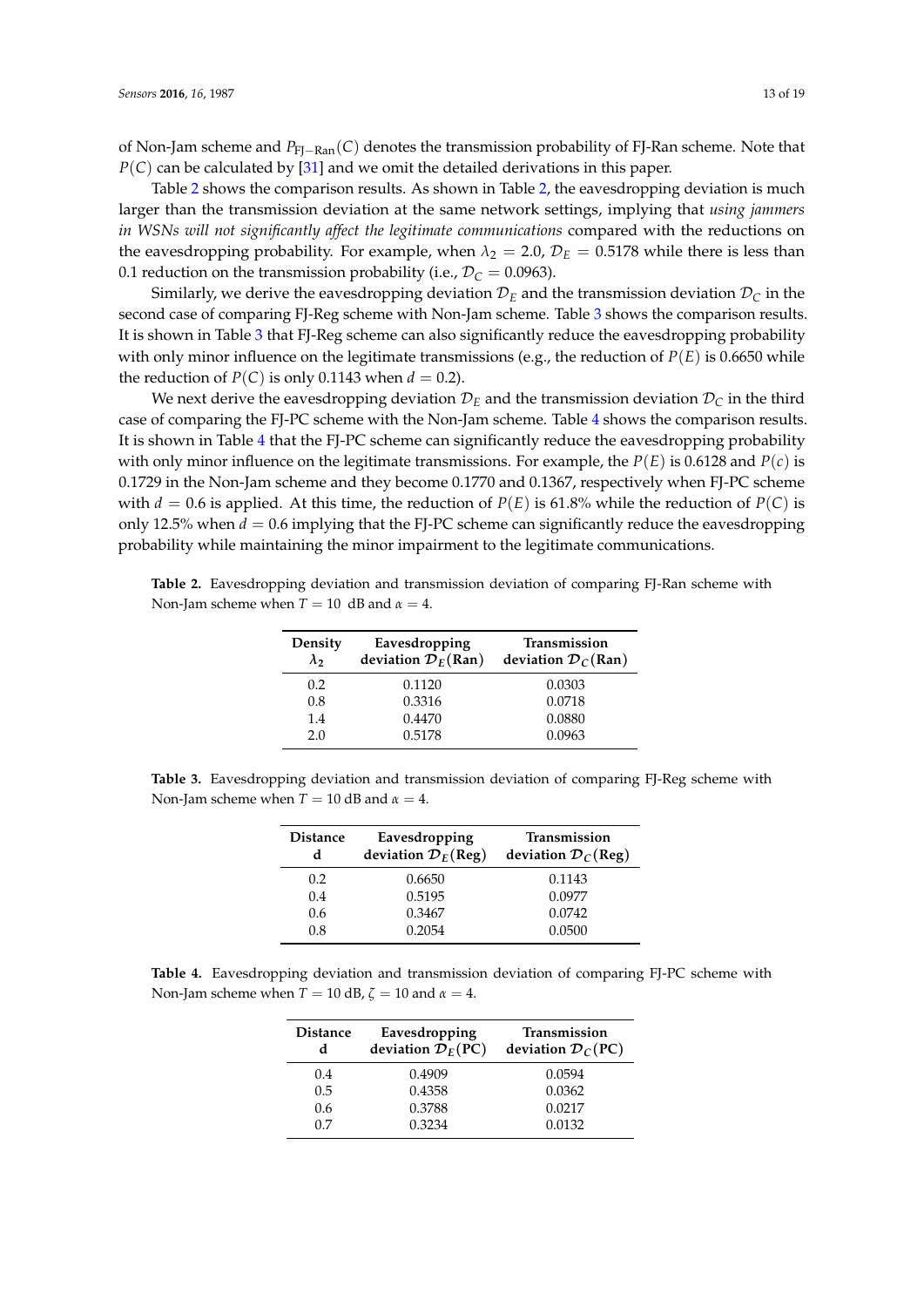# <span id="page-13-0"></span>**6. Conclusions**

Wireless sensor networks (WSNs) are serving as a crucial component in cyber-physical social sensing systems. The security of WSNs has received extensive attention recently. One of the serious security threats in WSNs is eavesdropping attacks. In this paper, a novel anti-eavesdropping scheme has been proposed to alleviate eavesdropping attacks in WSNs. In particular, we deploy a number of friendly jammers that emit artificial noise to mitigate the eavesdropping capability of adversaries. More specifically, we consider three types of jamming schemes, such as regular placement of jammers (FJ-Reg), random placement of jammers (FJ-Ran) and regular placement of jammers with power control (FJ-PC). We establish a theoretical model to evaluate the performance of these jamming schemes. Our results show that to introduce friendly jammers in WSNs can significantly reduce the eavesdropping probability without the significant influence on the legitimate communications with the appropriate placement of jammers and the proper assignment of emitting power of jammers.

**Acknowledgments:** The work described in this paper was supported by Macao Science and Technology Development Fund under Grant No. 096/2013/A3 and the National Natural Science Foundation of China under Grant No. 61672170. The authors would like to thank Gordon K.-T. Hon for his excellent comments.

**Author Contributions:** Xuran Li derived the results, conducted the numeral results and wrote the paper. Hong-Ning Dai supervised the work and revised versions. Hao Wang gave valuable suggestions on the motivation of conducting analysis on protective jamming schemes in wireless sensor networks and assisted in revising the paper. Hong Xiao contributed to revising and proofreading of the article.

**Conflicts of Interest:** The authors declare no conflict of interest.

# <span id="page-13-1"></span>**Appendix A**

**Proof of Lemma [1.](#page-6-1)** We consider a coordinate system that is centered at the eavesdropper as shown in Figure [1.](#page-3-1) Since jammers are placed in a grid, each friendly jammer is 2*d* away from its nearest neighbor in the same axis. The transmitting power of each jammer is assumed to be *P<sup>J</sup>* , which is same as the transmitting power of legitimate transmitters. From the channel model defined in Section [3.2,](#page-3-0) the radio signal received at an eavesdropper experiences both Rayleigh fading and the path loss. We consider the path loss effect first and then extend our analysis with consideration of Rayleigh fading effect.

We first calculate the cumulative interference emitted from jammers at the 1st layer, which is shown as follows,

$$
I_j(1) = 4P_J(\sqrt{2}d)^{-\alpha}
$$

.

Similarly, we have the interference from jammers at the 2nd layer as follows,

$$
I_j(2) = 4P_J\left[2\left(\sqrt{10}d\right)^{-\alpha} + \left(3\sqrt{2}d\right)^{-\alpha}\right].
$$

The interference from jammers at the 3rd layer is given by

$$
I_j(2) = 4P_J\Big\{2\cdot\Big[\Big(\sqrt{10}d\Big)^{-\alpha}+\Big(3\sqrt{2}d\Big)^{-\alpha}\Big]+ \Big(5\sqrt{2}d\Big)^{-\alpha}\Big\}.
$$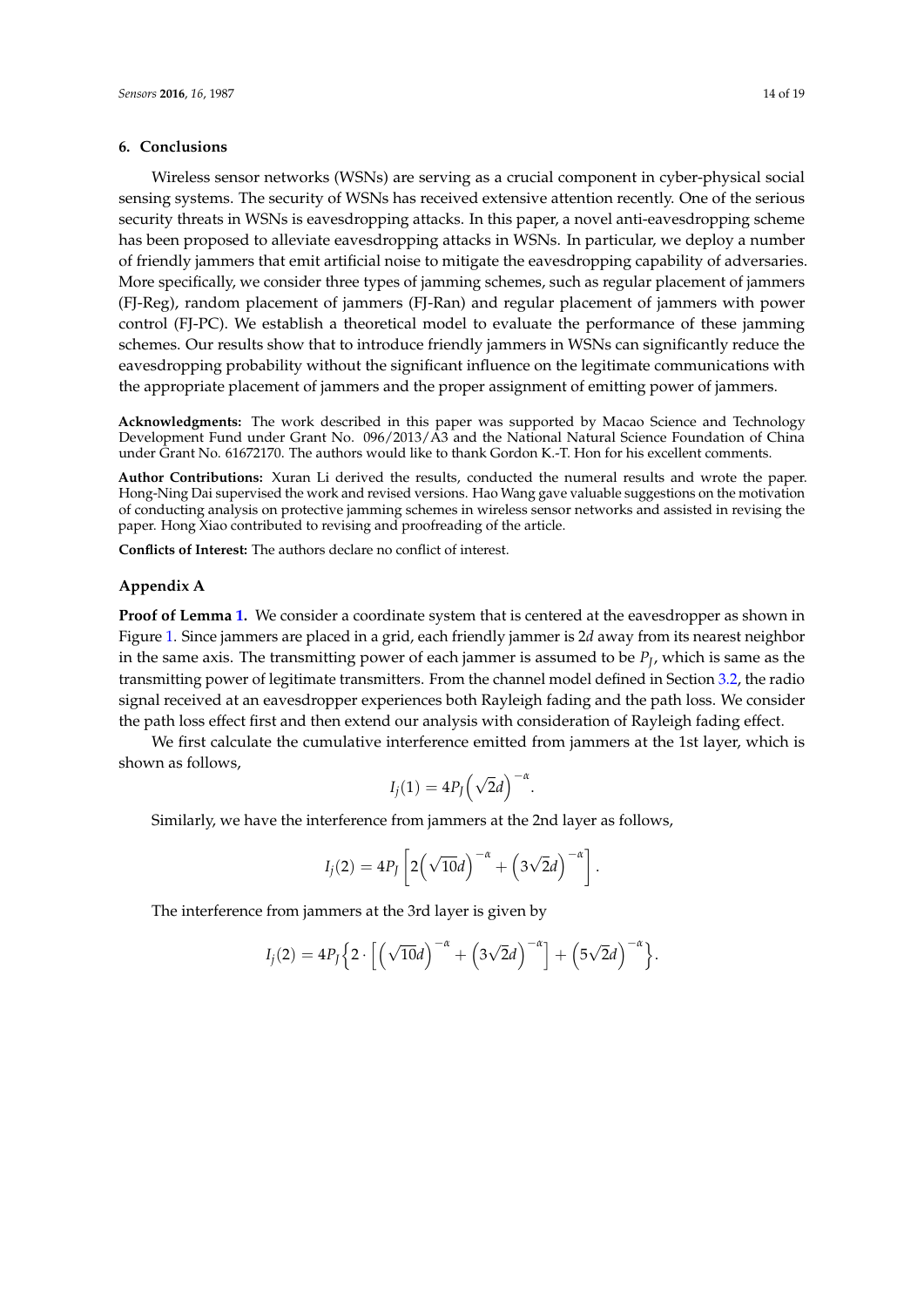Following the similar analysis, we have the interference from jammers at the (*n* − 1)-th layer as follows,

$$
I_j(n-1) = 4P_j \left\{ 2 \cdot \left[ \left( d \cdot \sqrt{1 + (2n-3)^2} \right)^{-\alpha} + \left( d \cdot \sqrt{9 + (2n-3)^2} \right)^{-\alpha} + \cdots + \left( d \cdot \sqrt{(2n-5)^2 + (2n-3)^2} \right)^{-\alpha} \right] + \left( d \cdot \sqrt{2(2n-3)^2} \right)^{-\alpha} \right\}.
$$
\n(A1)

Then, the interference from the *n*-th layer is given by

$$
I_j(n) = 4P_j \left\{ 2 \cdot \left[ \left( d \cdot \sqrt{1^2 + (2n - 1)^2} \right)^{-\alpha} + \left( d \cdot \sqrt{9 + (2n - 1)^2} \right)^{-\alpha} + \cdots + \left( d \cdot \sqrt{(2n - 3)^2 + (2n - 1)^2} \right)^{-\alpha} \right] + \left( d \cdot \sqrt{2(2n - 1)^2} \right)^{-\alpha} \right\}.
$$
\n(A2)

Summarizing them all, we then have

<span id="page-14-1"></span>
$$
I_j(n) = 4P_J \sum_{k=1}^n \left\{ 2\left(d \cdot \sqrt{(2k-3)^2 + (2k-1)^2}\right)^{-\alpha} + \left(d \cdot \sqrt{2(2k-1)^2}\right)^{-\alpha} \right\}.
$$
 (A3)

We next have the cumulative interference from all the jammers as follows,

$$
I_j = \sum_{m=1}^n I_j(m).
$$

Considering the Rayleigh fading effect, we finally prove the expectation the cumulative interference from all the jammers as given in Lemma [1.](#page-6-1)  $\square$ 

# <span id="page-14-0"></span>**Appendix B**

**Proof of Lemma [2.](#page-8-3)** We assume that the transmitter is located between *k*th layer and *k* + 1th layer of the jammers. Since the jammers are distributed in a symmetric manner (around the eavesdropper), we only need to calculate the cumulative interference from one corner of the plane (e.g., the north-east corner). Summing the cumulative interference from all the four corners, we can obtain the cumulative inference from all the jammers.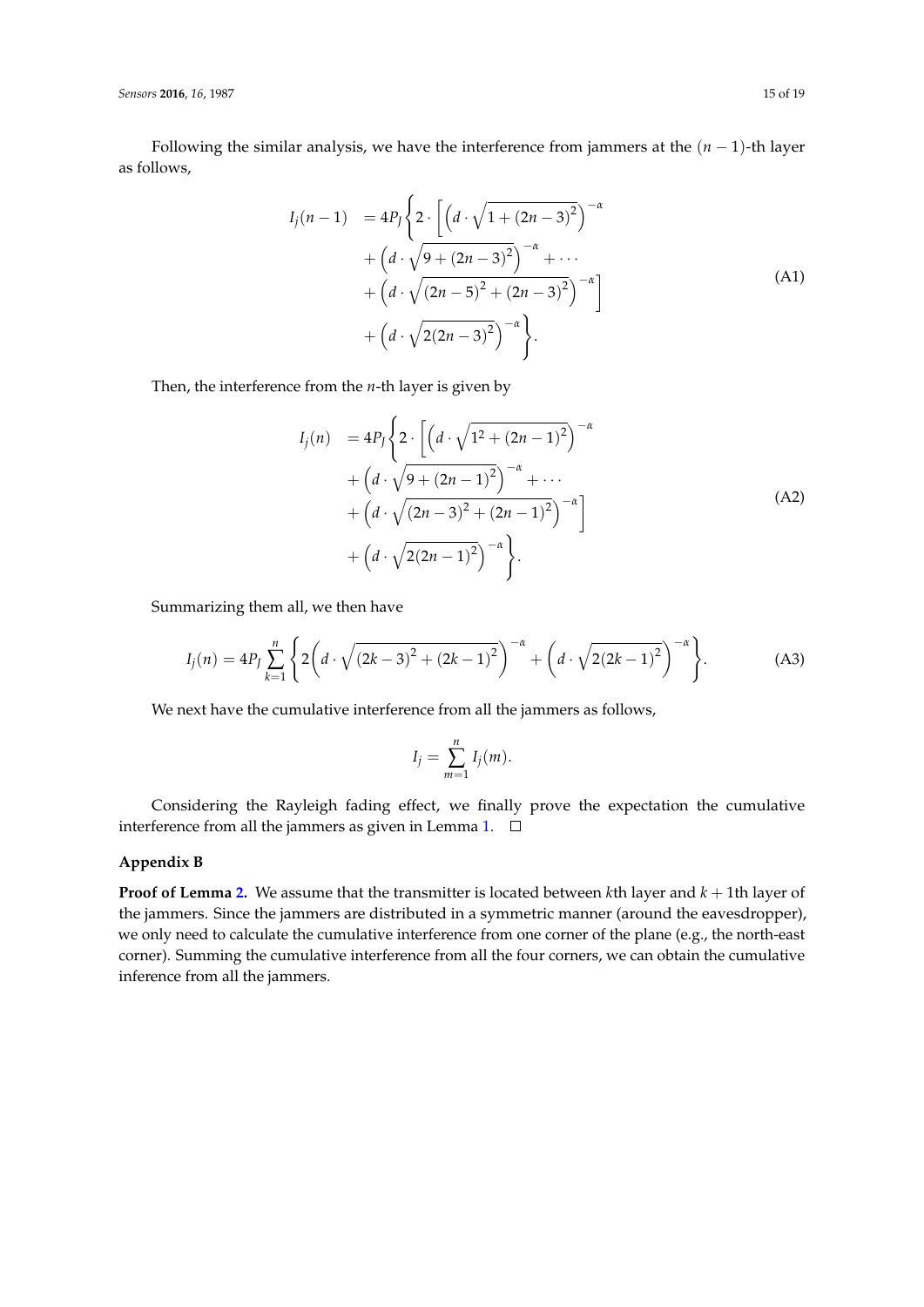*Sensors* **2016**, *16*, 1987 16 of 19

Firstly, we consider the interference caused from friendly jammers at the center location between 1st layer and 2nd layer as shown in Figure [1](#page-3-1) (see the red dashed line). Interference caused by jammers at the *m*th layer, which is surrounded by the jammers at the *k*th layer is calculated as the following equation,

<span id="page-15-0"></span>
$$
I_{j}(m) = P_{j}(m) \left\{ 2\sqrt{\left(\frac{1}{2} \cdot 2d\right)^{2} + \left[\left(k - m + \frac{1}{2}\right) \cdot 2d\right]^{2}} - \alpha + 2\sqrt{\left(\frac{3}{2} \cdot 2d\right)^{2} + \left[\left(k - m + \frac{1}{2}\right) \cdot 2d\right]^{2}} + \cdots + 2\sqrt{\left[\left(m - \frac{1}{2}\right) \cdot 2d\right]^{2} + \left[\left(k - m + \frac{1}{2}\right) \cdot 2d\right]^{2}} - \alpha + 2\sqrt{\left[\left(m - \frac{1}{2}\right) \cdot 2d\right]^{2} + \left[\left(k - m + \frac{3}{2}\right) \cdot 2d\right]^{2}} - \alpha + 2\sqrt{\left[\left(m - \frac{1}{2}\right) \cdot 2d\right]^{2} + \left[\left(k + m - \frac{1}{2}\right) \cdot 2d\right]^{2}} - \alpha + 2\sqrt{\left[\left(m - \frac{3}{2}\right) \cdot 2d\right]^{2} + \left[\left(k + m - \frac{1}{2}\right) \cdot 2d\right]^{2}} - \alpha + 2\sqrt{\left[\left(m - \frac{3}{2}\right) \cdot 2d\right]^{2} + \left[\left(k + m - \frac{1}{2}\right) \cdot 2d\right]^{2}} - \alpha + 2\sqrt{\left(\frac{1}{2} \cdot 2d\right)^{2} + \left[\left(k + m - \frac{1}{2}\right) \cdot 2d\right]^{2}} - \alpha + 2\sqrt{\left(\frac{1}{2} \cdot 2d\right)^{2} + \left[\left(k + m - \frac{1}{2}\right) \cdot 2d\right]^{2}}.
$$
\n(B1)

Summing all the terms in Equation [\(B1\)](#page-15-0), we then obtain the simplified expression of  $I_i(m)$ as follows,

<span id="page-15-2"></span>
$$
I_j(m) = 2P_j(m)\left\{\sum_{v=1}^m \left(\sqrt{\left[\left(v-\frac{1}{2}\right)\cdot 2d\right]^2 + \left[\left(k-m+\frac{1}{2}\right)\cdot 2d\right]^2} - \sqrt{\left[\left(v-\frac{1}{2}\right)\cdot 2d\right]^2 + \left[\left(k+m-\frac{1}{2}\right)\cdot 2d\right]^2}\right.\right.+ \sqrt{\left[\left(v-\frac{1}{2}\right)\cdot 2d\right]^2 + \left[\left(k+m-\frac{1}{2}\right)\cdot 2d\right]^2}\right\}.
$$
\n(B2)

Interference caused by jammers at the *q*th layer, which is placed outside of *k*th layer is calculated by this equation,

<span id="page-15-1"></span>
$$
I_{j}(q) = P_{j}(q)\left\{2\sqrt{\left(\frac{1}{2}\cdot 2d\right)^{2} + \left[\left(q-k-\frac{1}{2}\right)\cdot 2d\right]^{2}} - \alpha + 2\sqrt{\left(\frac{3}{2}\cdot 2d\right)^{2} + \left[\left(q-k-\frac{1}{2}\right)\cdot 2d\right]^{2}} - \alpha + 2\sqrt{\left(\left(q-\frac{1}{2}\right)\cdot 2d\right)^{2} + \left[\left(q-k-\frac{1}{2}\right)\cdot 2d\right]^{2}} - \alpha + 2\sqrt{\left(\left(q-\frac{1}{2}\right)\cdot 2d\right)^{2} + \left[\left(q-k+\frac{1}{2}\right)\cdot 2d\right]^{2}} - \alpha + 2\sqrt{\left(\left(q-\frac{1}{2}\right)\cdot 2d\right)^{2} + \left[\left(q+k+\frac{1}{2}\right)\cdot 2d\right]^{2}} - \alpha + 2\sqrt{\left(\frac{1}{2}\cdot 2d\right)^{2} + \left[\left(q+k+\frac{1}{2}\right)\cdot 2d\right]^{2}} - \alpha + 2\sqrt{\left(\frac{1}{2}\cdot 2d\right)^{2} + \left[\left(q+k+\frac{1}{2}\right)\cdot 2d\right]^{2}} - \alpha + 2\sqrt{\left(\frac{1}{2}\cdot 2d\right)^{2} + \left[\left(q+k+\frac{1}{2}\right)\cdot 2d\right]^{2}}.
$$
\n(B3)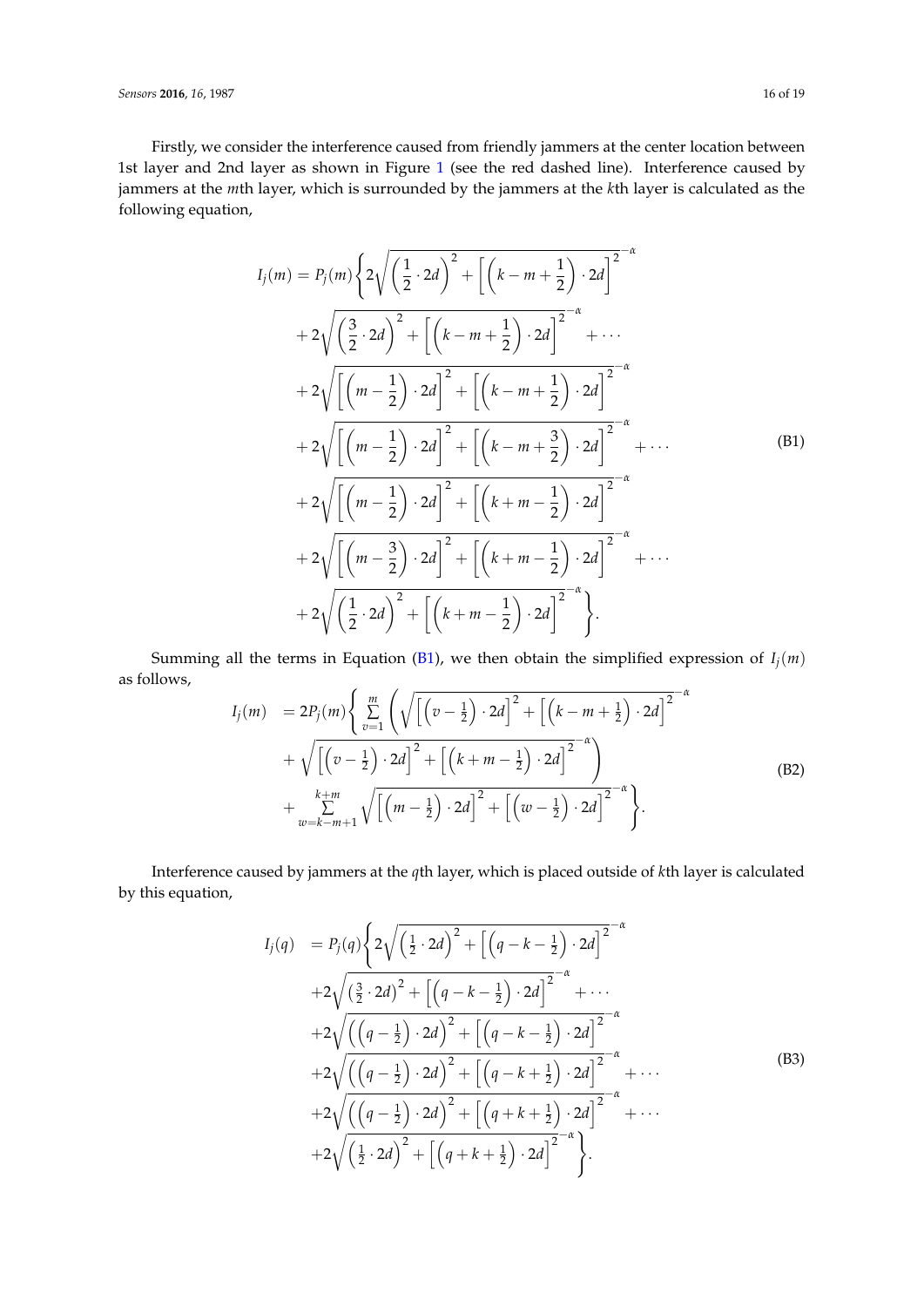From Equation [\(B3\)](#page-15-1) we can get the simplified expression of  $I_i(q)$  as follows,

<span id="page-16-1"></span>
$$
I_j(q) = 2P_j(q)\left\{\sum_{s=1}^q \left(\sqrt{\left(\left(s-\frac{1}{2}\right) \cdot 2d\right)^2 + \left[\left(q-k-\frac{1}{2}\right) \cdot 2d\right]^2} - \sqrt{\left(\left(s-\frac{1}{2}\right) \cdot 2d\right)^2 + \left[\left(q+k+\frac{1}{2}\right) \cdot 2d\right]^2} - \sqrt{\left(\left(s-\frac{1}{2}\right) \cdot 2d\right)^2 + \left[\left(q+k+\frac{1}{2}\right) \cdot 2d\right]^2} - \sqrt{\left(\left(q-\frac{1}{2}\right) \cdot 2d\right)^2 + \left[\left(z+\frac{1}{2}\right) \cdot 2d\right]^2} - \alpha\right\}
$$
\n(B4)

Therefore, summing Equations [\(B2\)](#page-15-2) and [\(B4\)](#page-16-1), we obtain the cumulative interference of jammers at the location  $t_0$  as the following equation,

$$
I_{k,t_0} = \sum_{m=1}^{k} \sum_{v=1}^{m} \left( 2P_j(m) \left( \sqrt{\left[ \left( v - \frac{1}{2} \right) \cdot 2d \right]^2 + \left[ \left( k - m + \frac{1}{2} \right) \cdot 2d \right]^2} + \sqrt{\left[ \left( v - \frac{1}{2} \right) \cdot 2d \right]^2 + \left[ \left( k + m - \frac{1}{2} \right) \cdot 2d \right]^2} - \sqrt{\left[ \left( v - \frac{1}{2} \right) \cdot 2d \right]^2 + \left[ \left( k + m - \frac{1}{2} \right) \cdot 2d \right]^2} - \sqrt{\left[ \left( m - \frac{1}{2} \right) \cdot 2d \right]^2 + \left[ \left( w - \frac{1}{2} \right) \cdot 2d \right]^2} - \sqrt{\left[ \left( k + \frac{1}{2} \right) \cdot 2d \right]^2 + \left[ \left( k - \frac{1}{2} \right) \cdot 2d \right]^2} - \sqrt{\left[ \left( q - \frac{1}{2} \right) \cdot 2d \right]^2 + \left[ \left( z + \frac{1}{2} \right) \cdot 2d \right]^2} - \sqrt{\left[ \left( q - \frac{1}{2} \right) \cdot 2d \right]^2 + \left[ \left( q - k - \frac{1}{2} \right) \cdot 2d \right]^2} - \sqrt{\left[ \left( s - \frac{1}{2} \right) \cdot 2d \right]^2 + \left[ \left( q - k - \frac{1}{2} \right) \cdot 2d \right]^2} - \sqrt{\left[ \left( s - \frac{1}{2} \right) \cdot 2d \right]^2 + \left[ \left( q + k + \frac{1}{2} \right) \cdot 2d \right]^2} - \sqrt{\left[ \left( s - \frac{1}{2} \right) \cdot 2d \right]^2 + \left[ \left( q + k + \frac{1}{2} \right) \cdot 2d \right]^2} - \sqrt{\left[ \left( s - \frac{1}{2} \right) \cdot 2d \right]^2} - \sqrt{\left[ \left( s - \frac{1}{2} \right) \cdot 2d \right]^2} - \sqrt{\left[ \left( s - \frac{1}{2} \right) \cdot 2d \right]^2} - \sqrt{\left[ \left( s - \frac{1}{2} \right) \cdot
$$

The interference at  $t_x$  can be calculated by the similar approach in Equation [\(14\)](#page-8-4).

We denote the number of all the possible locations of jammers placed between *k*th layer and  $(k+1)$ -th layer as  $N_k$ , which is equal to  $(2k+1)^2 - (2k-1)^2 = 8k$ . Finally, the averaged interference is calculated by taking an average over all the possible locations. The detailed calculation is shown as the following equation,

$$
E[I_c] = \frac{\sum\limits_{k=1}^{n} \left( 4I_{k,t_0} + 4I_{k,t_k} + 8\sum\limits_{t=t_1}^{t_{k-1}} I_{k,t} \right)}{\sum\limits_{k=1}^{n} 8k} = \frac{\sum\limits_{k=1}^{n} \left( I_{k,t_0} + I_{k,t_k} + 2\sum\limits_{t=t_1}^{t_{k-1}} I_{k,t} \right)}{\sum\limits_{k=1}^{n} 2k}.
$$
 (B6)

 $\Box$ 

# **References**

<span id="page-16-0"></span>1. Lee, E.A. The past, present and future of cyber-physical systems: A focus on models. *Sensors* **2015**, *15*, 4837–4869.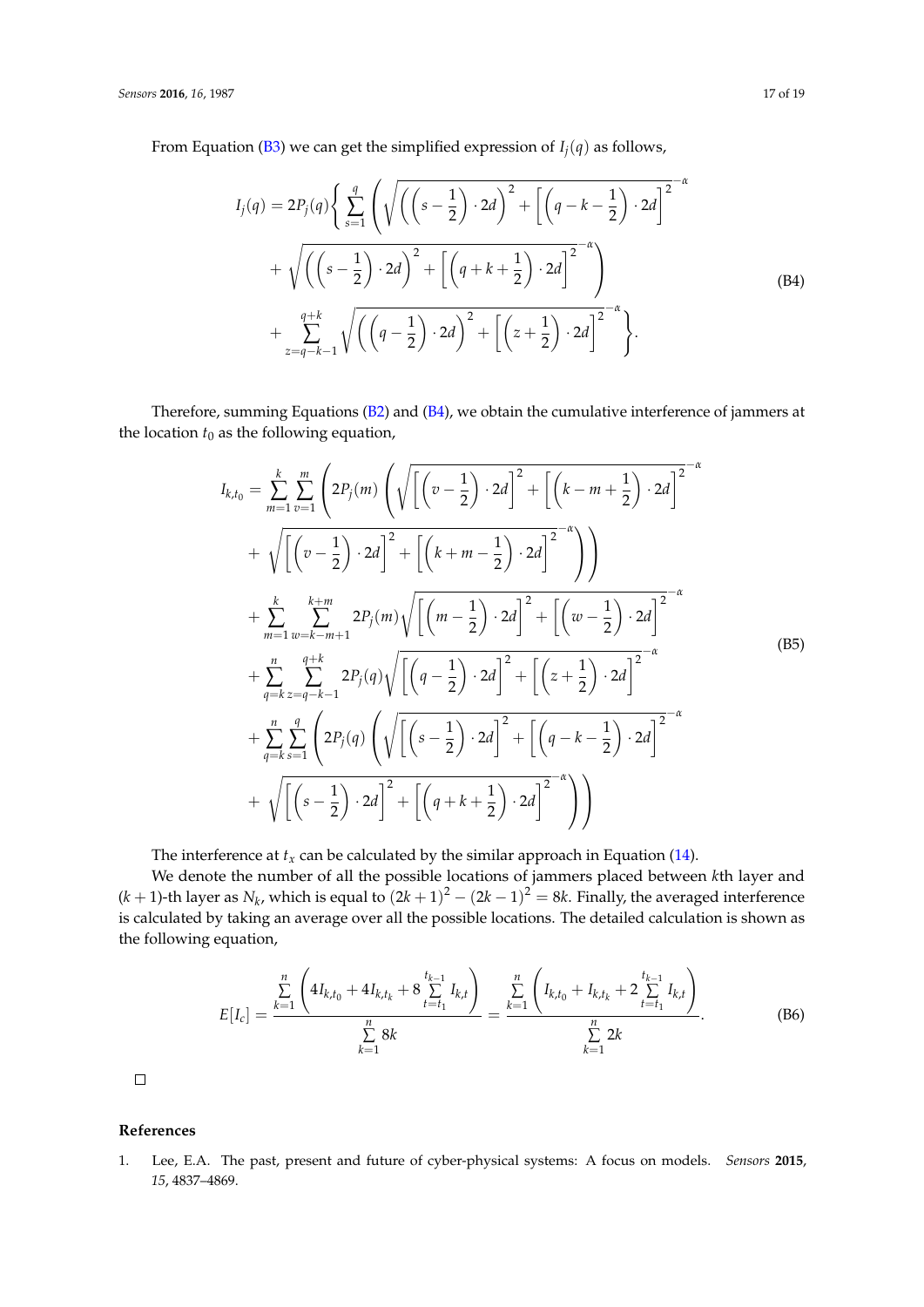- 2. Huang, C.; Marshall, J.; Wang, D.; Dong, M. Towards Reliable Social Sensing in Cyber-Physical-Social Systems. In Proceedings of the 2016 IEEE International Parallel and Distributed Processing Symposium Workshops (IPDPSW), Chicago, IL, USA, 23–27 May 2016.
- 3. Dong, M.; Ota, K.; Liu, A. RMER: Reliable and Energy-Efficient Data Collection for Large-Scale Wireless Sensor Networks. *IEEE Int. Things J.* **2016**, *3*, 511–519.
- <span id="page-17-0"></span>4. Tang, Z.; Liu, A.; Huang, C. Social-Aware Data Collection Scheme Through Opportunistic Communication in Vehicular Mobile Networks. *IEEE Access* **2016**, *4*, 6480–6502.
- <span id="page-17-1"></span>5. Hu, Y.; Dong, M.; Ota, K.; Liu, A.; Guo, M. Mobile Target Detection in Wireless Sensor Networks with Adjustable Sensing Frequency. *IEEE Syst. J.* **2016**, *10*, 1160–1171.
- <span id="page-17-2"></span>6. Zhang, Q.; Liu, A. An unequal redundancy level-based mechanism for reliable data collection in wireless sensor networks. *EURASIP J. Wirel. Commun. Netw.* **2016**, *2016*, 258.
- <span id="page-17-3"></span>7. Liu, Y.; Dong, M.; Ota, K.; Liu, A. ActiveTrust: Secure and Trustable Routing in Wireless Sensor Networks. *IEEE Trans. Inf. Forensics Secur.* **2016**, *11*, 2013–2027.
- <span id="page-17-4"></span>8. Wagner, D.; Schneier, B.; Kelsey, J. Cryptanalysis of the cellular message encryption algorithm. In *Advances in Cryptology–CRYPTO '97*; Springer: Berlin/Heidelberg, Germany, 1997.
- <span id="page-17-5"></span>9. 3GPP. *General Report on the Design, Speification and Evaluation of 3GPP Standard Confidentiality and Integrity Algorithms*; Technical Report; 3GPP: Valbonne, France, 2009.
- <span id="page-17-6"></span>10. IEEE Standards Association. *802.11a-1999—IEEE Standard for Telecommunications and Information Exchange Between Systems— LAN/MAN Specific Requirements—Part 11: Wireless Medium Access Control (MAC) and Physical Layer (PHY) Specifications: High Speed Physical Layer in the 5 GHz Band*; Technical Report; IEEE: Piscataway, NJ, USA, 1999.
- <span id="page-17-7"></span>11. IEEE Standards Association. *802.11i-2004—IEEE Standard for Tnformation Technology—Telecommunications and Information Exchange Between Systems—Local and Metropolitan Area Networks-Specific Requirements—Part 11: Wireless LAN Medium Access Control (MAC) and Physical Layer (PHY) Specifications: Amendment 6: Medium Access Control (MAC) Security Enhancements*; Technical Report; IEEE: Piscataway, NJ, USA, 2004.
- <span id="page-17-8"></span>12. Shim, K.A. A Survey of Public-Key Cryptographic Primitives in Wireless Sensor Networks. *IEEE Commun. Surv. Tutorials* **2016**, *18*, 577–601.
- <span id="page-17-9"></span>13. Han, Z.; Marina, N.; Debbah, M.; Hjørungnes, A. Physical Layer Security Game: Interaction Between Source, Eavesdropper, and Friendly Jammer. *EURASIP J. Wirel. Commun. Netw.* **2009**, *2009*, doi:10.1155/2009/452907.
- 14. Zhu, Q.; Saad, W.; Han, Z.; Poor, H.; Basar, T. Eavesdropping and jamming in next-generation wireless networks: A game-theoretic approach. In Proceedings of the 2010 Military Communications Conference, Baltimore, MD, USA, 7–10 November 2011.
- <span id="page-17-15"></span>15. Vilela, J.P.; Bloch, M.; Barros, J.; McLaughlin, S.W. Wireless Secrecy Regions With Friendly Jamming. *IEEE Trans. Inf. Forensics Secur.* **2011**, *6*, 256–266.
- 16. Sankararaman, S.; Abu-Affash, K.; Efrat, A.; Eriksson-Bique, S.D.; Polishchuk, V.; Ramasubramanian, S.; Segal, M. Optimization Schemes for Protective Jamming. In Proceedings of the 13th ACM MobiHoc, Hilton Head Island, SC, USA, 11–14 June 2012.
- <span id="page-17-10"></span>17. Kim, Y.S.; Tague, P.; Lee, H.; Kim, H. A Jamming Approach to Enhance Enterprise Wi-Fi Secrecy Through Spatial Access Control. *Wirel. Netw.* **2015**, *21*, 2631–2647.
- <span id="page-17-11"></span>18. IEEE Standards Association. *IEEE 802.15.4 Enabling Pervasive Wireless Sensor Networks*; Technical Report; IEEE: Piscataway, NJ, USA, 2011.
- <span id="page-17-12"></span>19. Lakshmanan, S.; Tsao, C.; Sivakumar, R.; Sundaresan, K. Securing Wireless Data Networks against Eavesdropping using Smart Antennas. In Proceedings of the 28th International Conference on Distributed Computing Systems, Beijing, China, 17–20 June 2008.
- <span id="page-17-13"></span>20. Zou, Y.; Zhu, J.; Wang, X.; Hanzo, L. A Survey on Wireless Security: Technical Challenges, Recent Advances, and Future Trends. *Proc. IEEE* **2016**, *104*, 1727–1765.
- <span id="page-17-14"></span>21. Ren, K.; Su, H.; Wang, Q. Secret key generation exploiting channel characteristics in wireless communications. *IEEE Wirel. Commun.* **2011**, *18*, 6–12.
- 22. Zafer, M.; Agrawal, D.; Srivatsa, M. Limitations of Generating a Secret Key Using Wireless Fading Under Active Adversary. *IEEE/ACM Trans. Netw.* **2012**, *20*, 1440–1451.
- 23. Zeng, K. Physical layer key generation in wireless networks: Challenges and opportunities. *IEEE Commun. Mag.* **2015**, *53*, 33–39.